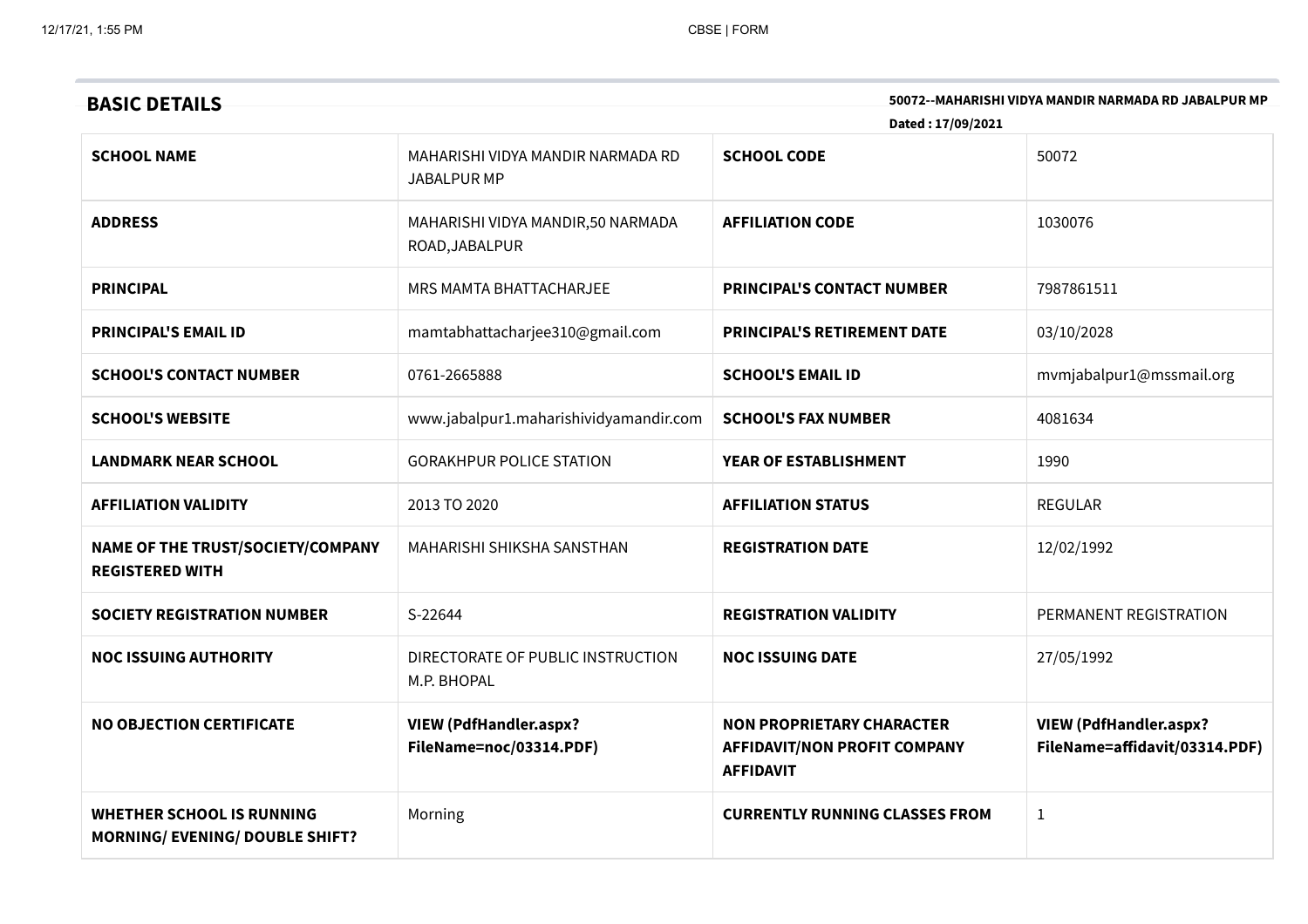| <b>WHETHER OFFERED VOCATIONAL/SKILL</b> | .No | <b>EXAMINATION CENTER NUMBER, IF ANY</b> |  |
|-----------------------------------------|-----|------------------------------------------|--|
| <b>SUBJECTS?</b>                        |     |                                          |  |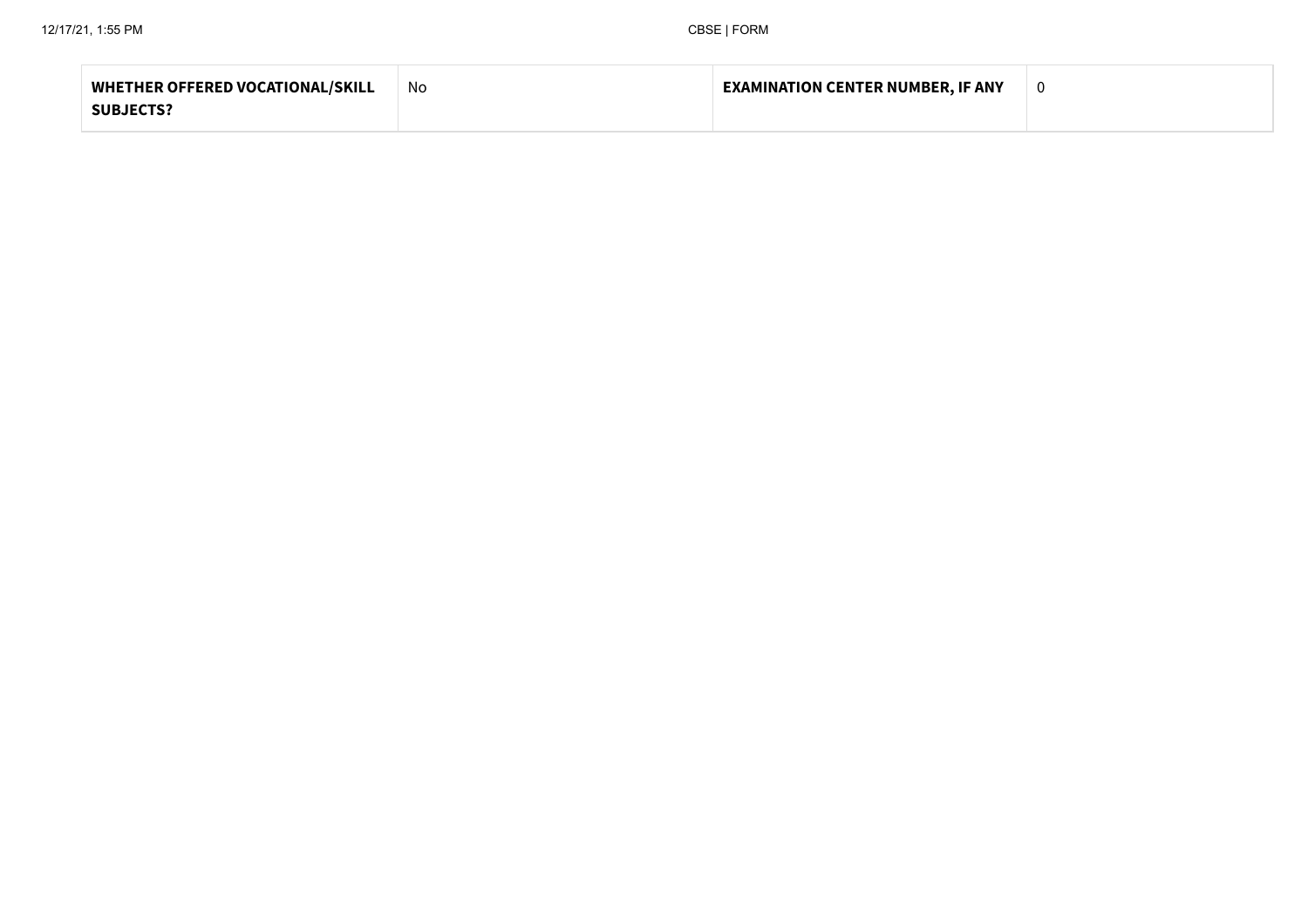| <b>FACULTY DETAILS</b>                                                                                                                                                                                    |                   | 50072--MAHARISHI VIDYA MANDIR NARMADA RD JABALPUR MP                               |          |
|-----------------------------------------------------------------------------------------------------------------------------------------------------------------------------------------------------------|-------------------|------------------------------------------------------------------------------------|----------|
|                                                                                                                                                                                                           | Dated: 18/09/2021 |                                                                                    |          |
| <b>TOTAL NUMBER OF TEACHERS (ALL CLASSES)</b>                                                                                                                                                             | 33                | <b>NUMBER OF PGTS</b>                                                              | 11       |
| <b>NUMBER OF TGTS</b>                                                                                                                                                                                     | 11                | <b>NUMBER OF PRTS</b>                                                              | 10       |
| <b>NUMBER OF PETS</b>                                                                                                                                                                                     | $\Omega$          | <b>OTHER NON-TEACHING STAFF</b>                                                    | 6        |
| NUMBER OF MANDATORY TRAINING QUALIFIED TEACHERS                                                                                                                                                           | 33                | <b>NUMBER OF TRAININGS</b><br><b>ATTENDED BY FACULTY SINCE</b><br><b>LAST YEAR</b> | $\Omega$ |
| WHETHER SPECIAL EDUCATOR APPOINTED?                                                                                                                                                                       | NO.               | <b>WHETHER COUNSELLOR AND</b><br><b>WELLNESS TEACHER</b><br><b>APPOINTED?</b>      | NO       |
| HAS MANDATORY TRAINING OF TEACHERS AS PER THE TRAINING POLICY (SECTION-16 OF AFFILIATION BYE-LAWS)<br>(http://cbseaff.nic.in/cbse_aff/attachment/onlineservices/affiliation-Bye-Laws.pdf) BEEN COMPLETED? | <b>YES</b>        | <b>NUMBER OF NTTS</b>                                                              |          |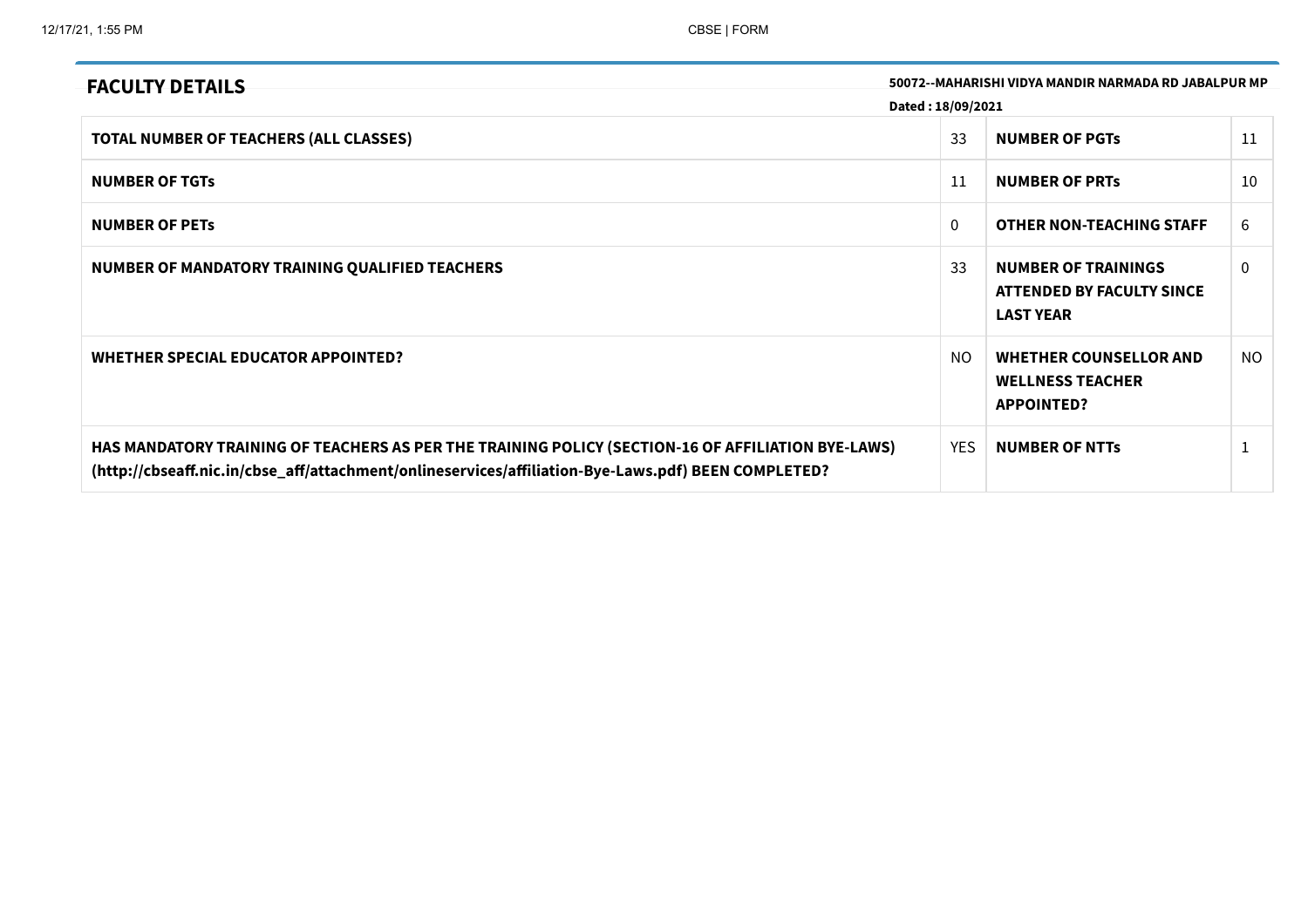|                | 50072 -- MAHARISHI VIDYA MANDIR NARMADA RD JABALPUR MP<br><b>STUDENT DETAILS</b><br>Dated: 27/09/2021 |                               |                          |  |  |
|----------------|-------------------------------------------------------------------------------------------------------|-------------------------------|--------------------------|--|--|
| <b>CLASS</b>   | <b>TOTAL NUMBER OF SECTIONS</b>                                                                       | <b>TOTAL PER CLASS INTAKE</b> | TOTAL NUMBER OF STUDENTS |  |  |
| $\mathbf{1}$   | $\mathbf{1}$                                                                                          | 48                            | 48                       |  |  |
| $\overline{2}$ | $\mathbf{1}$                                                                                          | 37                            | 37                       |  |  |
| $\mathbf{3}$   | $\mathbf{1}$                                                                                          | 45                            | 45                       |  |  |
| 4              | $\overline{2}$                                                                                        | 25                            | 50                       |  |  |
| $5\phantom{1}$ | $\mathbf{1}$                                                                                          | 47                            | 47                       |  |  |
| 6              | $\overline{2}$                                                                                        | 35                            | 62                       |  |  |
| $\mathbf{7}$   | $\overline{2}$                                                                                        | 40                            | 78                       |  |  |
| 8              | $\overline{2}$                                                                                        | 30                            | 61                       |  |  |
| 9              | $\mathbf{3}$                                                                                          | 40                            | 89                       |  |  |
| 10             | $\mathbf{3}$                                                                                          | 40                            | 114                      |  |  |
| 11             | $\overline{4}$                                                                                        | 40                            | 140                      |  |  |
| 12             | $\overline{4}$                                                                                        | 40                            | 133                      |  |  |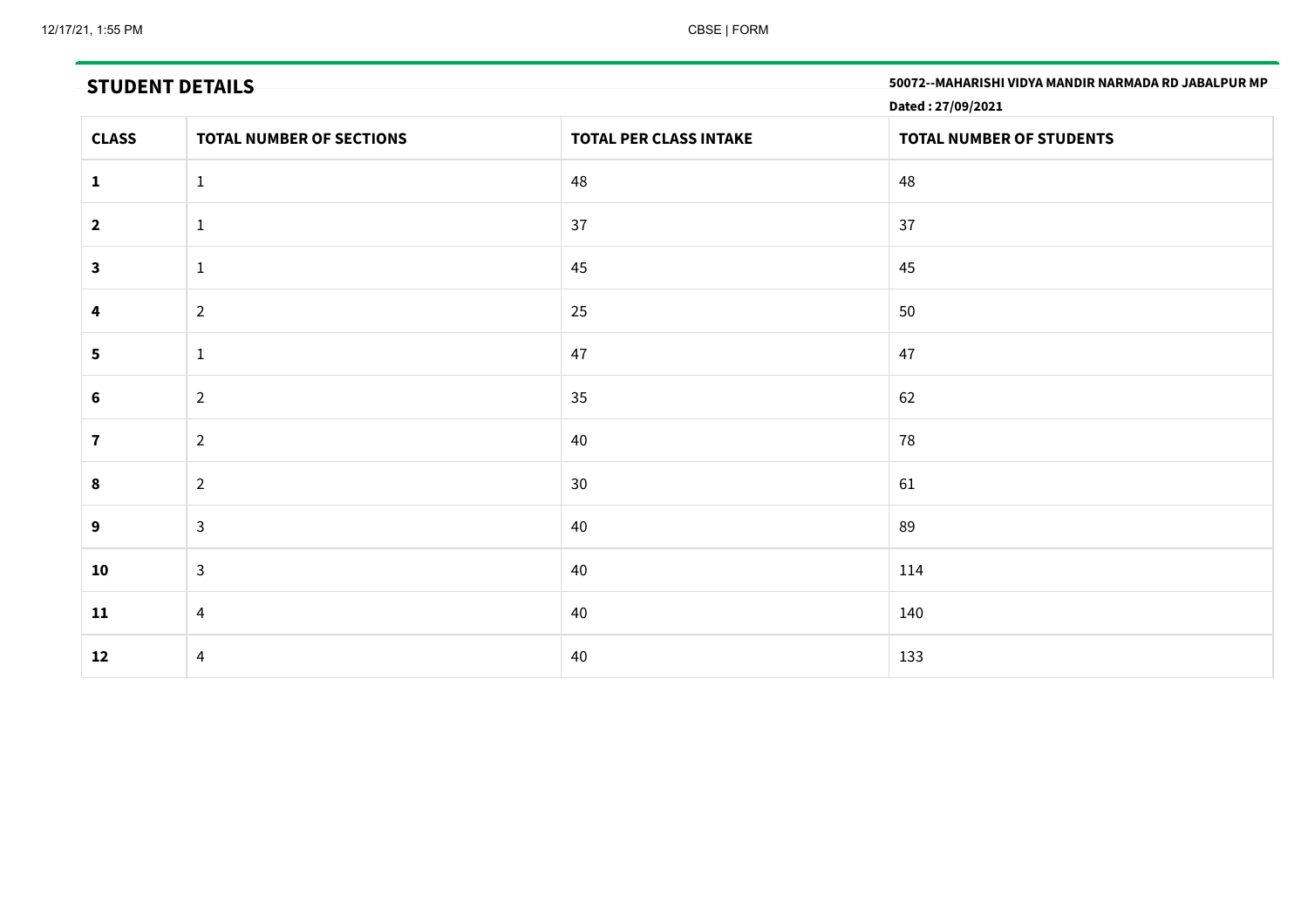|  |  | <b>ACADEMIC DETAILS</b> |
|--|--|-------------------------|
|  |  |                         |

50072--MAHARISHI VIDYA MANDIR NARMADA RD JABALPUR MP

Dated : 17/12/2021

| 055---ACCOUNTANCY<br>087---SOCIAL SCIENCE<br>086---SCIENCE<br>241---APPLIED MATHEMATICS<br>044---BIOLOGY<br>184---ENGLISH LANG & LIT.<br>241--- MATHEMATICS BASIC<br>054---BUSINESS STUDIES                                                                                                                                                       | <b>SUBJECTS OFFERED FOR CLASS 10</b> | <b>SUBJECTS OFFERED FOR CLASS 12</b> |
|---------------------------------------------------------------------------------------------------------------------------------------------------------------------------------------------------------------------------------------------------------------------------------------------------------------------------------------------------|--------------------------------------|--------------------------------------|
| 002---HINDI COURSE-A<br>043---CHEMISTRY<br>041---MATHEMATICS<br>083---COMPUTER SCIENCE (NEW)<br>122---SANSKRIT<br>030---ECONOMICS<br>301---ENGLISH CORE<br>029---GEOGRAPHY<br>302---HINDI CORE<br>027---HISTORY<br>065--- INFORMATICS PRAC. (NEW)<br>041---MATHEMATICS<br>048--- PHYSICAL EDUCATION<br>042--- PHYSICS<br>028--- POLITICAL SCIENCE |                                      |                                      |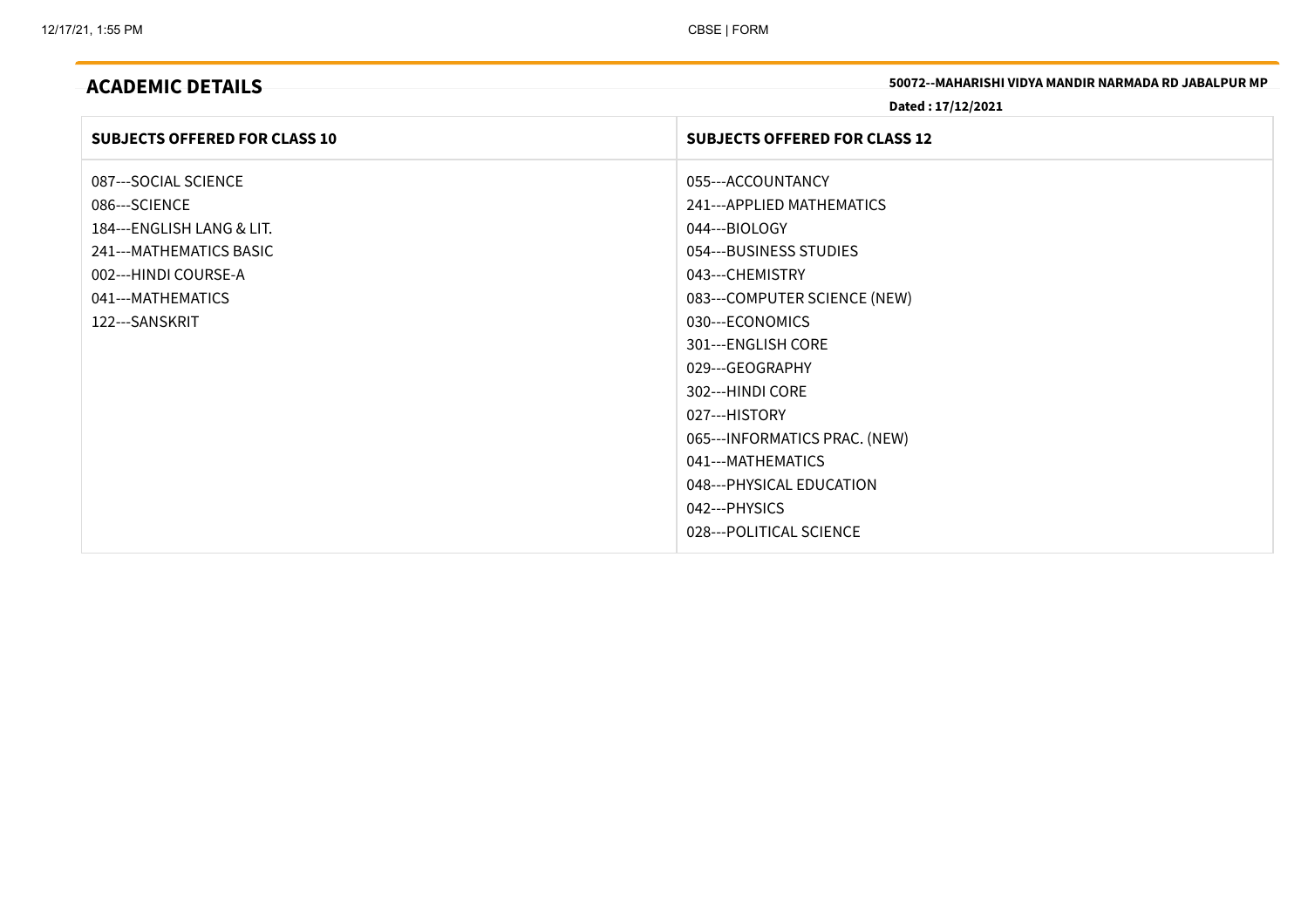| <b>INFRASTRUCTURE DETAILS</b>               | Dated: 08/04/2021 | 50072 -- MAHARISHI VIDYA MANDIR NARMADA RD JABALPUR MP           |                |
|---------------------------------------------|-------------------|------------------------------------------------------------------|----------------|
| TOTAL NUMBER OF SITES OF SCHOOL             | 01                | <b>TOTAL NUMBER OF BUILDING</b><br><b>BLOCKS</b>                 | 03             |
| TOTAL AREA OF SCHOOL IN SQUARE METRES       | 10117             | <b>TOTAL NUMBER OF</b><br><b>PLAYGROUNDS</b>                     | 02             |
| TOTAL AREA OF PLAYGROUND IN SQUARE METRES   | 11538             | <b>TOTAL NUMBER OF ROOMS</b>                                     | 104            |
| <b>TOTAL NUMBER OF SMALL-SIZED ROOMS</b>    | 97                | <b>TOTAL NUMBER OF MEDIUM-</b><br><b>SIZED ROOMS</b>             | $\overline{7}$ |
| <b>TOTAL NUMBER OF LARGE-SIZED ROOMS</b>    | 02                | <b>TOTAL NUMBER OF MALE REST</b><br><b>ROOM</b>                  | 01             |
| <b>TOTAL NUMBER OF FEMALE REST ROOM</b>     | 01                | <b>NUMBER OF GIRLS TOILET</b>                                    | 05             |
| <b>NUMBER OF BOYS TOILET</b>                | 05                | <b>NUMBER OF TOILETS FOR</b><br><b>DIFFERENTLY ABLED PERSONS</b> | $\mathbf{0}$   |
| <b>NUMBER OF WASHROOMS FOR FEMALE STAFF</b> | 03                | <b>NUMBER OF WASHROOMS FOR</b><br><b>MALE STAFF</b>              | 02             |
| <b>TOTAL NUMBER OF LIBRARIES</b>            | 02                | <b>NUMBER OF LABORATORIES</b>                                    | 07             |
| <b>TOTAL NUMBER OF STUDENT CANTEENS</b>     | 01                | <b>TOTAL NUMBER OF STAFF</b><br><b>CANTEENS</b>                  | 01             |
| <b>NUMBER OF WATER PURIFIERS/ROS</b>        | 02                | <b>NUMBER OF AUDITORIUMS</b>                                     | $\mathbf 0$    |
| <b>NUMBER OF LIFTS/ELEVATORS</b>            | 0                 | <b>NUMBER OF DIGITAL</b><br><b>CLASSROOMS</b>                    | 05             |
| DOES THE SCHOOL HAVE HOSTEL FACILITY        | <b>NO</b>         | <b>DOES THE SCHOOL HAVE GUARDS</b><br><b>EMPLOYED FOR SAFETY</b> | <b>YES</b>     |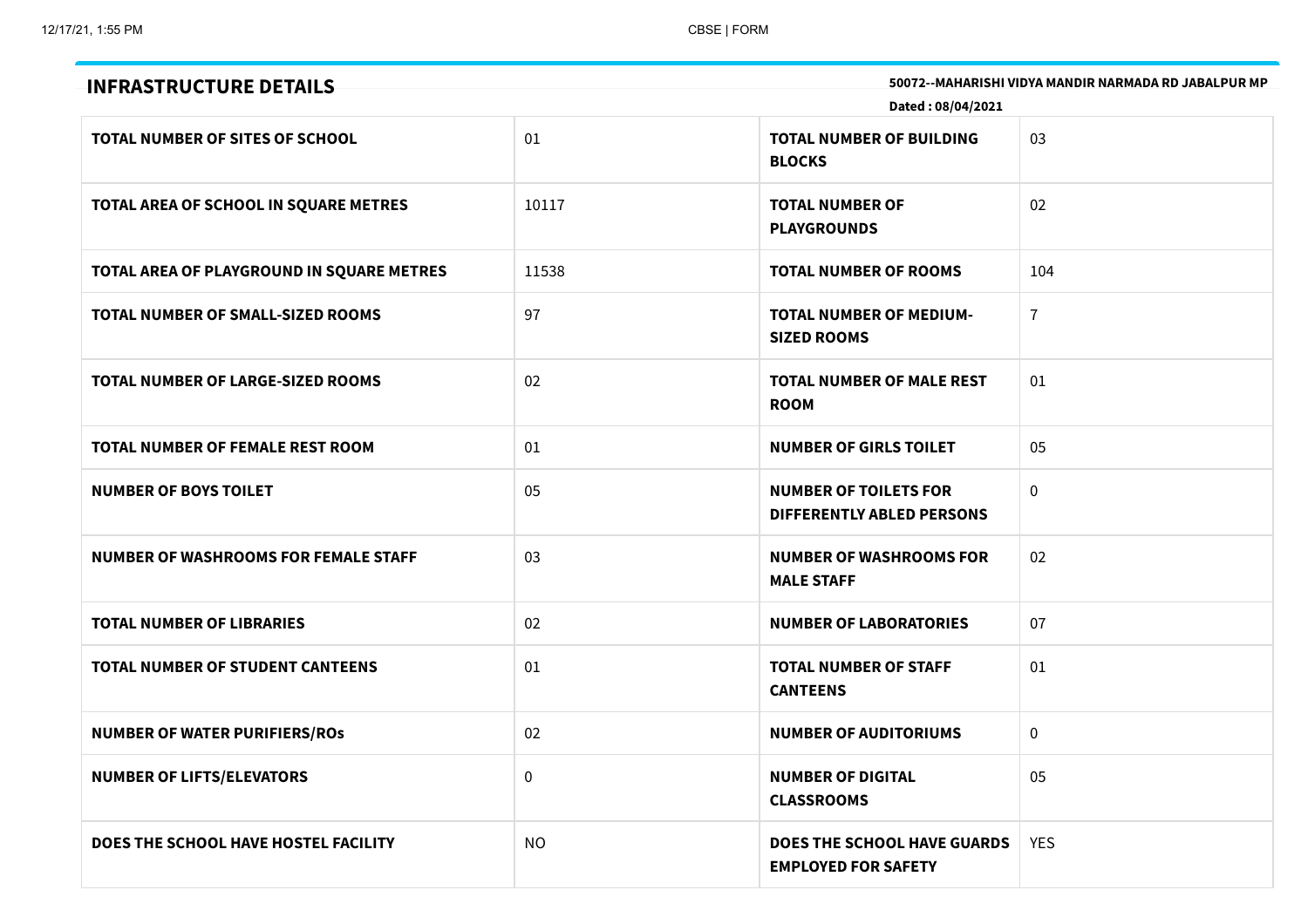| DOES THE SCHOOL HAVE FIRE EXTINGUISHERS          | <b>YES</b>                                                    | <b>DOES THE SCHOOL HAVE</b><br><b>SPRINKLERS</b>             | <b>YES</b>                                                     |
|--------------------------------------------------|---------------------------------------------------------------|--------------------------------------------------------------|----------------------------------------------------------------|
| DOES THE SCHOOL HAVE CCTV CAMERAS INSTALLED?     | <b>YES</b>                                                    | <b>IS THE SCHOOL EXAMINATION</b><br><b>CENTER OF CBSE?</b>   | <b>YES</b>                                                     |
| TOTAL NUMBER OF COMPUTERS IN ALL COMPUTER LAB    | 37                                                            | <b>DOES THE SCHOOL HAVE WEB</b><br><b>SERVERS</b>            | <b>NO</b>                                                      |
| DOES THE SCHOOL HAVE A BOUNDARY WALL?            | <b>YES</b>                                                    | IS YOUR SCHOOL BARRIER FREE/<br><b>HAS RAMPS?</b>            | <b>NO</b>                                                      |
| DOES THE SCHOOL HAVE CLINIC FACILITY?            | <b>NO</b>                                                     | <b>DOES THE SCHOOL HAVE A</b><br><b>STRONG ROOM?</b>         | <b>YES</b>                                                     |
| DOES THE SCHOOL HAVE A GYMNASIUM?                | <b>NO</b>                                                     | <b>IS YOUR SCHOOL WI-FI ENABLED?</b>                         | <b>NO</b>                                                      |
| <b>PROVISION OF WEB BASED LEARNING PROGRAMS?</b> | <b>NO</b>                                                     | <b>DOES THE SCHOOL HAVE FIRE</b><br><b>ALARMS?</b>           | NO.                                                            |
| DOES THE SCHOOL HAVE SPORTS FACILITY?            | <b>YES</b>                                                    | <b>DOES THE SCHOOL HAVE INDOOR</b><br><b>GAMES FACILITY?</b> | <b>YES</b>                                                     |
| DOES THE SCHOOL HAVE A SWIMMING POOL?            | <b>NO</b>                                                     | <b>DOES THE SCHOOL HAVE</b><br><b>DANCE/MUSIC FACILITY?</b>  | <b>YES</b>                                                     |
| <b>TOTAL NUMBER OF BUSES OWNED</b>               | 05                                                            | <b>TOTAL NUMBER OF BUSES HIRED</b>                           | $\mathbf 0$                                                    |
| <b>TOTAL NUMBER OF VANS/MATADORS</b>             | 0                                                             | <b>TOTAL NUMBER OF DRIVERS</b>                               | 05                                                             |
| <b>NUMBER OF FEMALE ATTENDANTS FOR BUS DUTY</b>  | 0                                                             | <b>NUMBER OF ACTIVITY ROOMS</b>                              | 9                                                              |
| <b>NAME OF TRANSPORT COORDINATOR</b>             | Shailesh                                                      | <b>TRANSPORT COORDINATOR</b><br><b>CONTACT</b>               | 9893911132                                                     |
| <b>BUILDING SAFETY CERTIFICATE</b>               | <b>VIEW (PdfHandler.aspx?</b><br>FileName=building/50072.PDF) | <b>TRANSPORT SAFETY CERTIFICATE</b>                          | <b>VIEW (PdfHandler.aspx?</b><br>FileName=transport/03314.PDF) |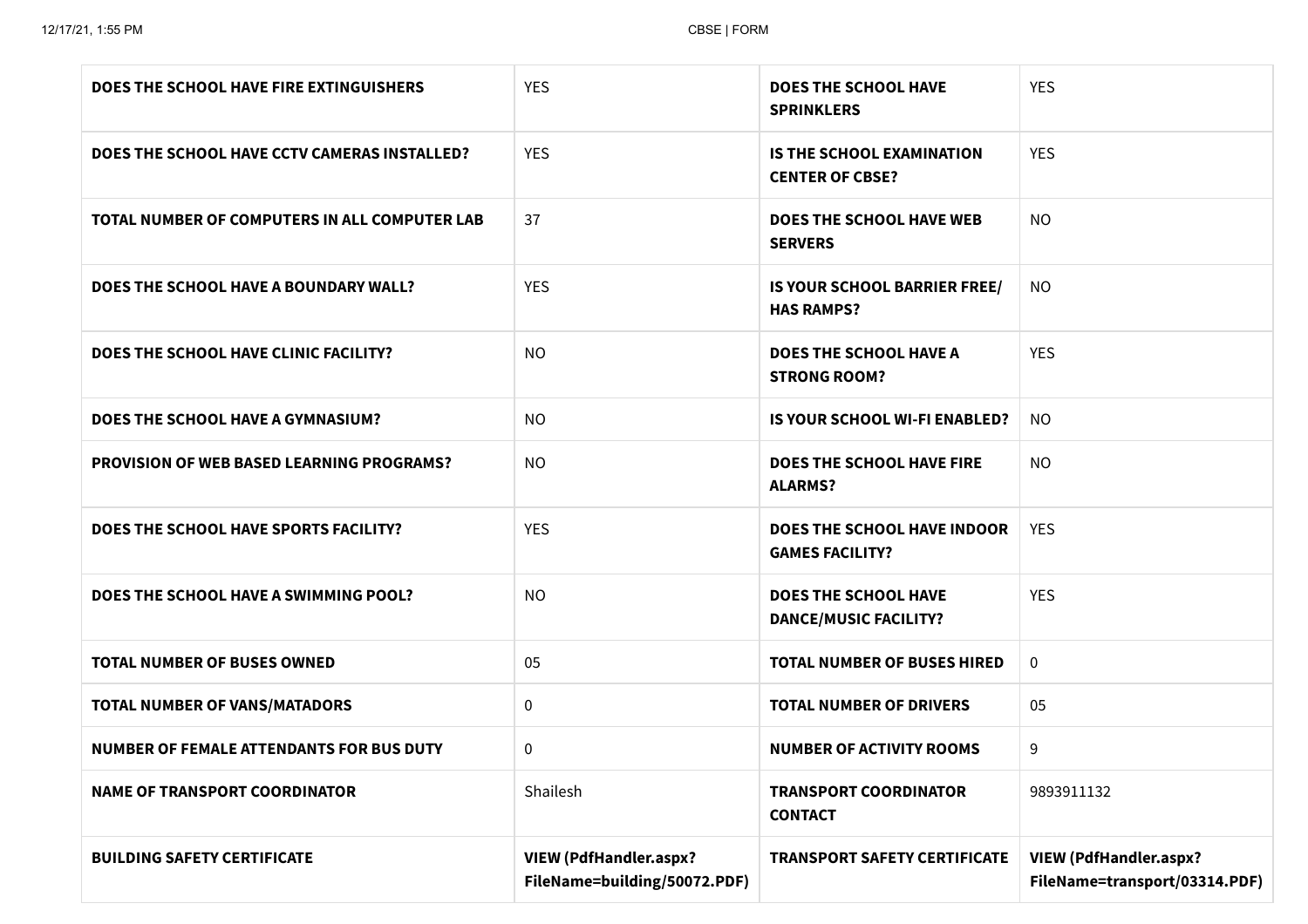| ARE THE HEALTH AND HYGIENE, TOILETS ON ALL FLOORS,<br>SEPARATE TOILETS FOR STAFF, RAMPS, SIGNBOARDS,<br>ETC. BEING MAINTAINED PROPERLY? | <b>YES</b>   | <b>IS THE SCHOOL</b><br><b>INFRASTRUCTURE BEING USED</b><br>FOR ANY COMMERCIAL ACTIVITY? | <b>NO</b>      |  |  |  |
|-----------------------------------------------------------------------------------------------------------------------------------------|--------------|------------------------------------------------------------------------------------------|----------------|--|--|--|
| <b>OTHER DETAILS</b>                                                                                                                    |              |                                                                                          |                |  |  |  |
| <b>TOTAL BOOKS AVAILABLE IN THE SCHOOL LIBRARY</b>                                                                                      | 6281         | PERIODICALS IN THE SCHOOL<br><b>LIBRARY</b>                                              | $\overline{7}$ |  |  |  |
| <b>DAILIES IN THE SCHOOL LIBRARY</b>                                                                                                    | 3            | <b>REFERENCE BOOKS IN THE</b><br><b>SCHOOL LIBRARY</b>                                   | 300            |  |  |  |
| <b>LIBRARY RESOURCES</b>                                                                                                                | 1            | <b>DOES IT HAVE LIBRARY</b><br><b>SOFTWARE</b>                                           | No             |  |  |  |
| LIBRARY SIZE (IN SQ. METERS)                                                                                                            | 1008         | <b>COMPUTER LAB SIZE (IN SQ.</b><br><b>METERS</b> )                                      | 1008           |  |  |  |
| <b>COMPOSITE SCIENCE LAB SIZE (IN SQ. METERS)</b>                                                                                       | 1008         | <b>CHEMISTRY LAB SIZE (IN SQ.</b><br><b>METERS</b> )                                     | 1008           |  |  |  |
| PHYSICS LAB SIZE (IN SQ. METERS)                                                                                                        | 1008         | <b>HOW MANY ROOMS BETWEEN 400</b><br>to 500 SQ FT                                        | 40             |  |  |  |
| <b>DOES IT HAVE LIBRARY INTERNET</b>                                                                                                    | <b>YES</b>   | <b>TOTAL NUMBER OF LABORATORY</b>                                                        | 9              |  |  |  |
| <b>WHETHER SCHOOL HAS SINGLE CONTIGUOUS PLOT ?</b>                                                                                      | Yes          | <b>SCHOOL SITE (TEMPORARY /</b><br><b>PERMANENT)</b>                                     | PERMANENT      |  |  |  |
| DISTANCE BETWEEN TWO SITES OF THE SCHOOL                                                                                                | $\mathbf{1}$ | PURPOSE FOR TWO SITES OF THE<br><b>SCHOOL</b>                                            | No             |  |  |  |
| <b>BIOLOGY LAB SIZE (IN SQ. METERS)</b>                                                                                                 | 1008         | MATHEMATICS LAB SIZE (IN SQ.<br><b>METERS</b> )                                          | 432            |  |  |  |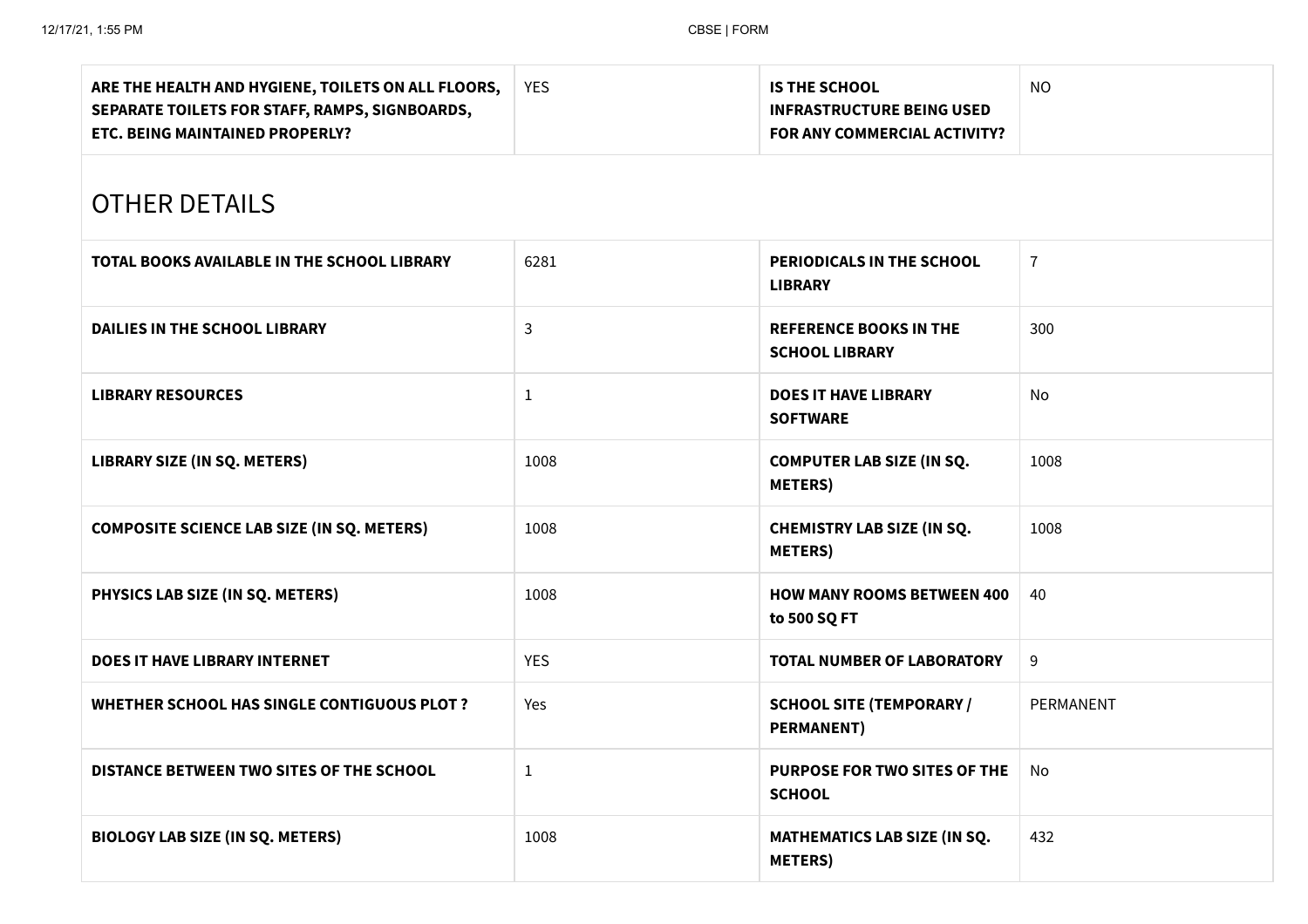| <b>CERTIFYING THAT NO OTHER INSTITUTION (APART FROM</b><br>SCHOOL) IS RUNNING IN THE CLAIMED LAND AREA | No | THE SCHOOL WILL NOT RUN ANY<br><b>BRANCH IN THE PREVIOUS PLOT</b><br><b>WITH SAME AFFILIATION NO</b> | No |
|--------------------------------------------------------------------------------------------------------|----|------------------------------------------------------------------------------------------------------|----|
| <b>HOW MANY ROOMS LESS THAN 400 SQ FT</b>                                                              |    | <b>HOW MANY ROOMS GREATER</b><br><b>THAN 500 SQ FT</b>                                               | -3 |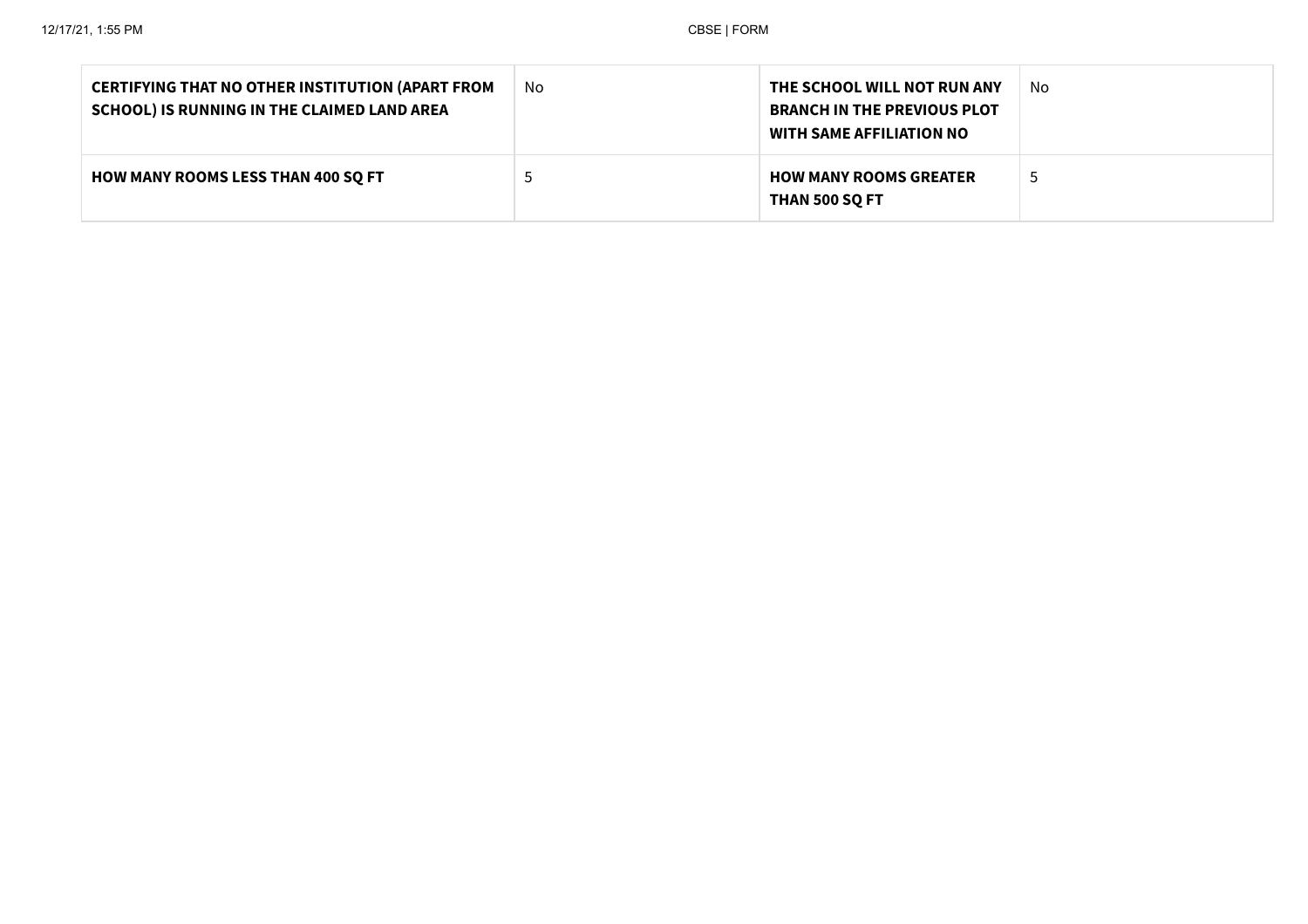| 50072--MAHARISHI VIDYA MANDIR NARMADA RD JABALPUR MP<br><b>LOCATION DETAILS</b><br>Dated: 17/09/2020 |                                   |                                               |                |
|------------------------------------------------------------------------------------------------------|-----------------------------------|-----------------------------------------------|----------------|
| <b>NEAREST NATIONALISED BANK</b>                                                                     | <b>BANK OF INDIA</b>              | <b>DISTANCE OF BANK FROM SCHOOL IN KM</b>     | 0.1            |
| <b>NEAREST BUS STATION</b>                                                                           | <b>JABALPUR</b>                   | DISTANCE OF BUS TERMINAL FROM SCHOOL IN KM    | 4              |
| <b>NEAREST RAILWAY STATION</b>                                                                       | <b>JABALPUR</b>                   | DISTANCE OF RAILWAY STATION FROM SCHOOL IN KM | $\overline{2}$ |
| <b>NEAREST AIRPORT</b>                                                                               | Dumna Airport Jabalpur            | DISTANCE OF AIRPORT FROM SCHOOL IN KM         | 8              |
| <b>NEAREST HOSPITAL</b>                                                                              | Jabalpur Hospital                 | DISTANCE OF HOSPITAL FROM SCHOOL IN KM        | 4              |
| <b>NEAREST POLICE STATION</b>                                                                        | Gorakhpur police station jabalpur | DISTANCE OF POLICE STATION FROM SCHOOL IN KM  | 0.1            |
| <b>NEAREST METRO STATION</b>                                                                         |                                   | DISTANCE OF METRO FROM SCHOOL IN KM           |                |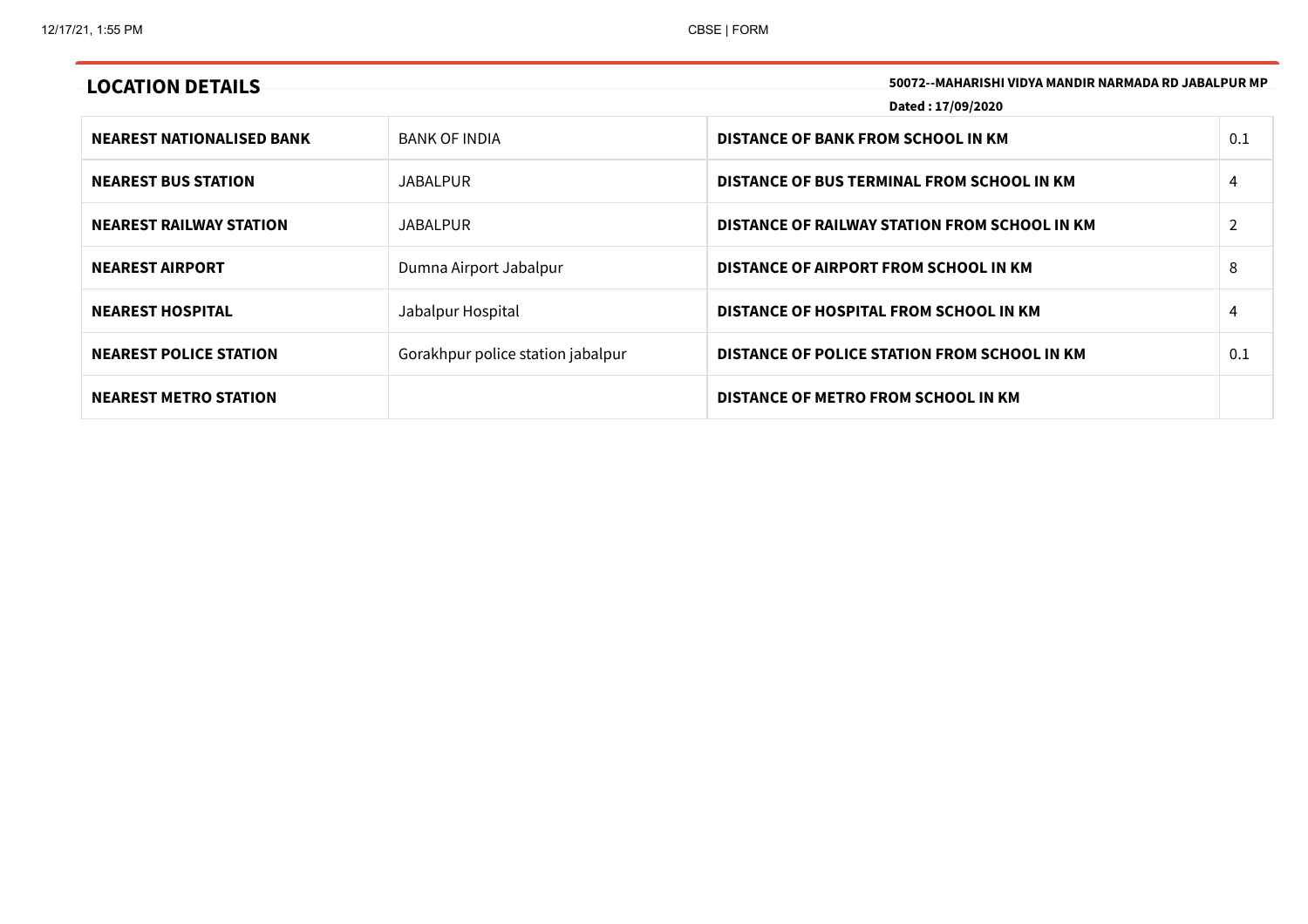| 50072--MAHARISHI VIDYA MANDIR NARMADA RD JABALPUR MP<br><b>CONTRIBUTION TOWARDS ENVIRONMENT PROTECTION</b><br>Dated: 17/09/2020    |            |                                                                                                                                       |            |
|------------------------------------------------------------------------------------------------------------------------------------|------------|---------------------------------------------------------------------------------------------------------------------------------------|------------|
| WHETHER RAIN WATER HARVESTING HAS BEEN DONE IN THE CAMPUS?                                                                         | <b>YES</b> | WHETHER ROOF WATER HARVESTING IS BEING UNDERTAKEN BY<br>THE SCHOOL?                                                                   | <b>YES</b> |
| WHETHER HARVESTED WATER IS RECYCLED FOR GARDENING, ETC?                                                                            | <b>YES</b> | WHETHER SCHOOL ENSURES MAINTENANCE OF ALL WATER<br><b>FAUCETS/PIPES ETC TO PREVENT ANY LEAKAGES?</b>                                  | <b>YES</b> |
| WHETHER SEGREGATION OF WASTE IS DONE AT SOURCE?                                                                                    | <b>YES</b> | WHETHER ORGANIC WASTE IS BEING RECYCLED?                                                                                              | <b>YES</b> |
| <b>WHETHER WASTE PAPER IS RECYCLED?</b>                                                                                            | <b>NO</b>  | WHETHER SCHOOL IS MAKING EFFORTS TO REDUCE USE OF PAPER<br>BY ADOPTING IT SOLUTIONS?                                                  | <b>YES</b> |
| WHETHER THERE IS PROPER DISPOSAL OF SOLID WASTE?                                                                                   | <b>NO</b>  | WHETHER THERE IS A SYSTEM FOR DISPOSAL OF ELECTRONIC<br><b>WASTE?</b>                                                                 | <b>YES</b> |
| WHETHER SCHOOL IS USING ENERGY SAVING AND ENERGY EFFICIENT<br><b>ELECTRICAL EQUIPMENT?</b>                                         | <b>YES</b> | WHETHER PLANTATION/GARDENING HAS BEEN DONE IN AND<br><b>AROUND CAMPUS?</b>                                                            | <b>YES</b> |
| WHETHER DRIP IRRIGATION IS THE ONLY MEANS OF WATERING THE<br><b>GARDEN?</b>                                                        | <b>YES</b> | WHETHER SCHOOL IS USING SOLAR ENERGY?                                                                                                 | <b>NO</b>  |
| WHETHER WASTE WATER FROM RO PLANT FOR DRINKING WATER IS<br><b>BEING HARVESTED/RECYCLED?</b>                                        | <b>YES</b> | WHETHER SCHOOL IS PROMOTING AWARENESS AMONGST<br><b>CHILDREN AND PARENTS ON ENVIRONMENTAL CONSERVATION AND</b><br><b>CLEANLINESS?</b> | <b>YES</b> |
| WHETHER CHILDREN ARE BEING TAUGHT HOW TO AUDIT THE USE OF<br>WATER AND WHETHER THEY ARE BEING ENCOURAGED TO TAKE IT UP AT<br>HOME? | <b>YES</b> | WHETHER CHILDREN ARE TAKING UP WATER AUDITING AT<br><b>SCHOOL?</b>                                                                    | <b>YES</b> |
| WHETHER ENVIRONMENTAL LITERACY IS PROMOTED THROUGH<br><b>INTEGRATION IN ACADEMICS?</b>                                             | <b>YES</b> | WHETHER TREES HAVE BEEN PLANTED BY STUDENTS, IN SCHOOL<br>AT HOME/IN NEIGHBOURHOOD IN THE CURRENT ACADEMIC YEAR?                      | <b>YES</b> |
| WHETHER CONSERVATION OF ENVIRONMENT IS PROMOTED?                                                                                   | <b>YES</b> | <b>TOTAL TREES PLANTED? (BY STUDENTS AND TEACHERS)</b>                                                                                | 50         |
| TOTAL AMOUNT OF WATER CONSERVED (IN LITRES)? (BY STUDENTS AND<br><b>TEACHERS)</b>                                                  | 5000       | <b>TARGET DATE FOR STOPPING USE OF POLYTHENE</b>                                                                                      | 04/11/2020 |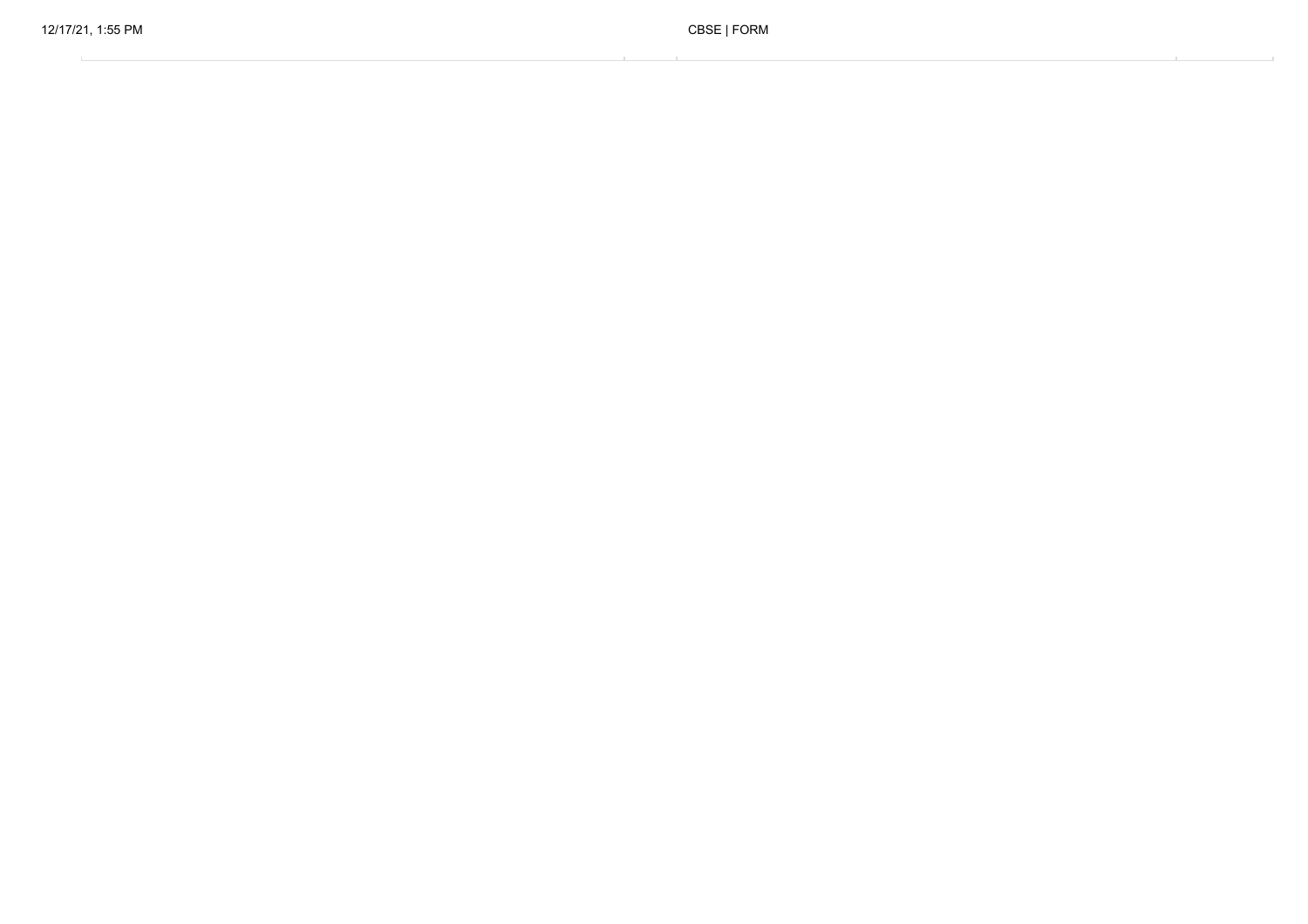| <b>CHAIRMAN/PRESIDENT'S CORRESPONDENT DETAIL AND SMC</b>                                                             |                      | 50072--MAHARISHI VIDYA MANDIR NARMADA RD JABALPUR MP<br>Dated: 08/04/2021 |                                             |
|----------------------------------------------------------------------------------------------------------------------|----------------------|---------------------------------------------------------------------------|---------------------------------------------|
| <b>CHAIRMAN/PRESIDENT'S/</b><br><b>CORRESPONDENT NAME</b>                                                            | GIRISH CHANDRA VARMA | <b>CHAIRMAN/PRESIDENT'S/</b><br><b>CORRESPONDENT ADDRESS</b>              | MVM NCO LAMBA KHERA BERASIYA<br>ROAD BHOPAL |
| <b>CHAIRMAN/PRESIDENT'S/</b><br><b>CORRESPONDENT PHONE (OFFICE)</b>                                                  | 07552854466          | <b>CHAIRMAN/PRESIDENT'S/</b><br><b>CORRESPONDENT PHONE</b><br>(RESIDENCE) | 9893033108                                  |
| <b>SECRETARY NAME</b>                                                                                                | GIRISH CHANDRA VARMA | <b>TOTAL MEMBERS</b>                                                      | 10                                          |
| WHETHER THE SCHOOL MANAGING COMMITTEE HAS BEEN CONSTITUTED AS PER OF<br><b>REQUIREMENTS OF AFFILIATION BYE-LAWS?</b> |                      | Yes                                                                       |                                             |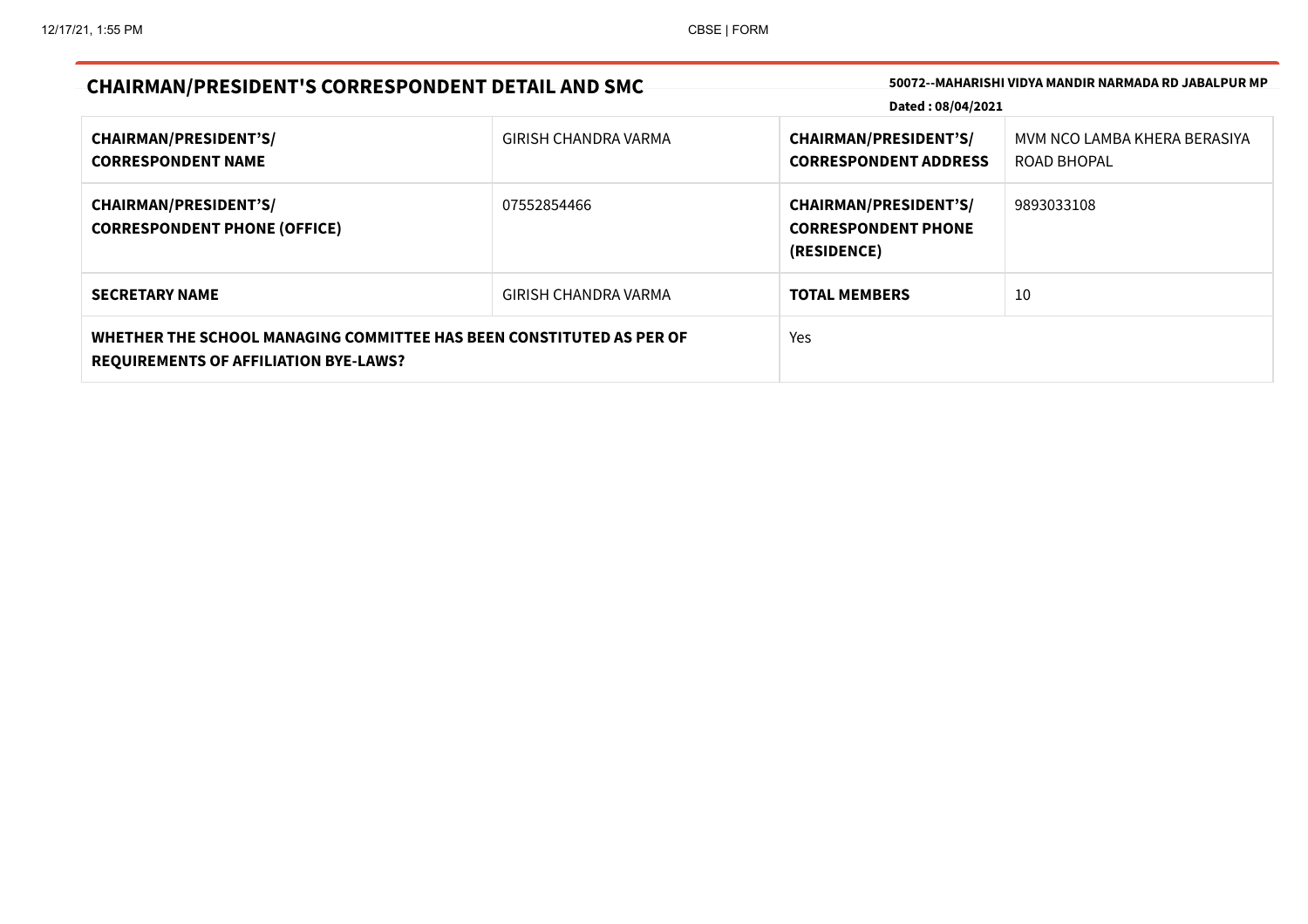SOOT2--MAHARISHI VIDYA MANDIR NARMADA RD JABALPUR MP

|                                                                                                                                                                                                                                                     |                                | Dated: 08/04/2021                                                                                                    |            |
|-----------------------------------------------------------------------------------------------------------------------------------------------------------------------------------------------------------------------------------------------------|--------------------------------|----------------------------------------------------------------------------------------------------------------------|------------|
| URL OF SCHOOL WEBSITE                                                                                                                                                                                                                               | https://mvmjabalpur-<br>1.org/ | <b>DETAILS OF CURRICULUM</b>                                                                                         | Yes        |
| <b>SCHOOL MANAGING COMMITTEE INFORMATION</b>                                                                                                                                                                                                        | Yes                            | <b>TRANSFER CERTIFICATE SAMPLE</b>                                                                                   | <b>Yes</b> |
| <b>NORMS FOLLOWED FOR FIXING FEE</b>                                                                                                                                                                                                                | No.                            | <b>SELF AFFIDAVIT OF SCHOOL</b>                                                                                      | <b>Yes</b> |
| <b>AFFILIATION STATUS (MIDDLE/SECONDARY/SENIOR</b><br><b>SECONDARY)</b>                                                                                                                                                                             | Yes                            | <b>DETAILS OF INFRASTRUCTURE</b>                                                                                     | Yes        |
| DETAILS OF TEACHERS INCLUDING QUALIFICATIONS                                                                                                                                                                                                        | Yes                            | <b>DETAILS OF TEACHERS TRAINING</b>                                                                                  | Yes        |
| THE NUMBER OF STUDENTS CLASS WISE                                                                                                                                                                                                                   | Yes                            | LIST OF BOOKS PRESCRIBED IN VARIOUS CLASSES                                                                          | <b>Yes</b> |
| <b>ANNUAL REPORT</b>                                                                                                                                                                                                                                | Yes                            | <b>SCHOOL CIRCULARS</b>                                                                                              | <b>No</b>  |
| POSTAL ADDRESS AND E-MAIL, TELEPHONE NOS. OF<br><b>SCHOOL AND AUTHORITIES</b>                                                                                                                                                                       | Yes                            | AS PER THE SECTION (2.4.9) OF AFFILIATION BYE-LAWS, INFORMATION WITH<br><b>REGARD TO FEES CHARGED FOR EACH CLASS</b> | Yes        |
| <b>PERIOD OF AFFILIATION</b>                                                                                                                                                                                                                        | Yes                            | <b>ACADEMIC CALENDAR OF THE SCHOOL</b>                                                                               | Yes        |
| AS PER THE SECTION (2.4.7 (B)) OF AFFILIATION BYE-LAWS, WRITTEN DECLARATION DULY SIGNED BY THE MANAGER AND THE PRINCIPAL TO THE EFFECT THAT<br>THEY HAVE GONE THROUGH THE CONTENTS OF THE BOOKS PRESCRIBED BY THE SCHOOL AND OWN THE RESPONSIBILITY |                                |                                                                                                                      | Yes.       |
| ACADEMIC ACHIEVEMENTS; WRITE UP ON ALL EFFORTS MADE IN THE FIELD OF ENVIRONMENT EDUCATION, SPORTS ACHIEVEMENTS, INNOVATIONS, OVERALL<br>RESULTS, PTA ACTIVITIES, IMPORTANT SMC DECISIONS BEEN ADDED IN ANNUAL REPORT OF THE SCHOOL                  |                                |                                                                                                                      | <b>Yes</b> |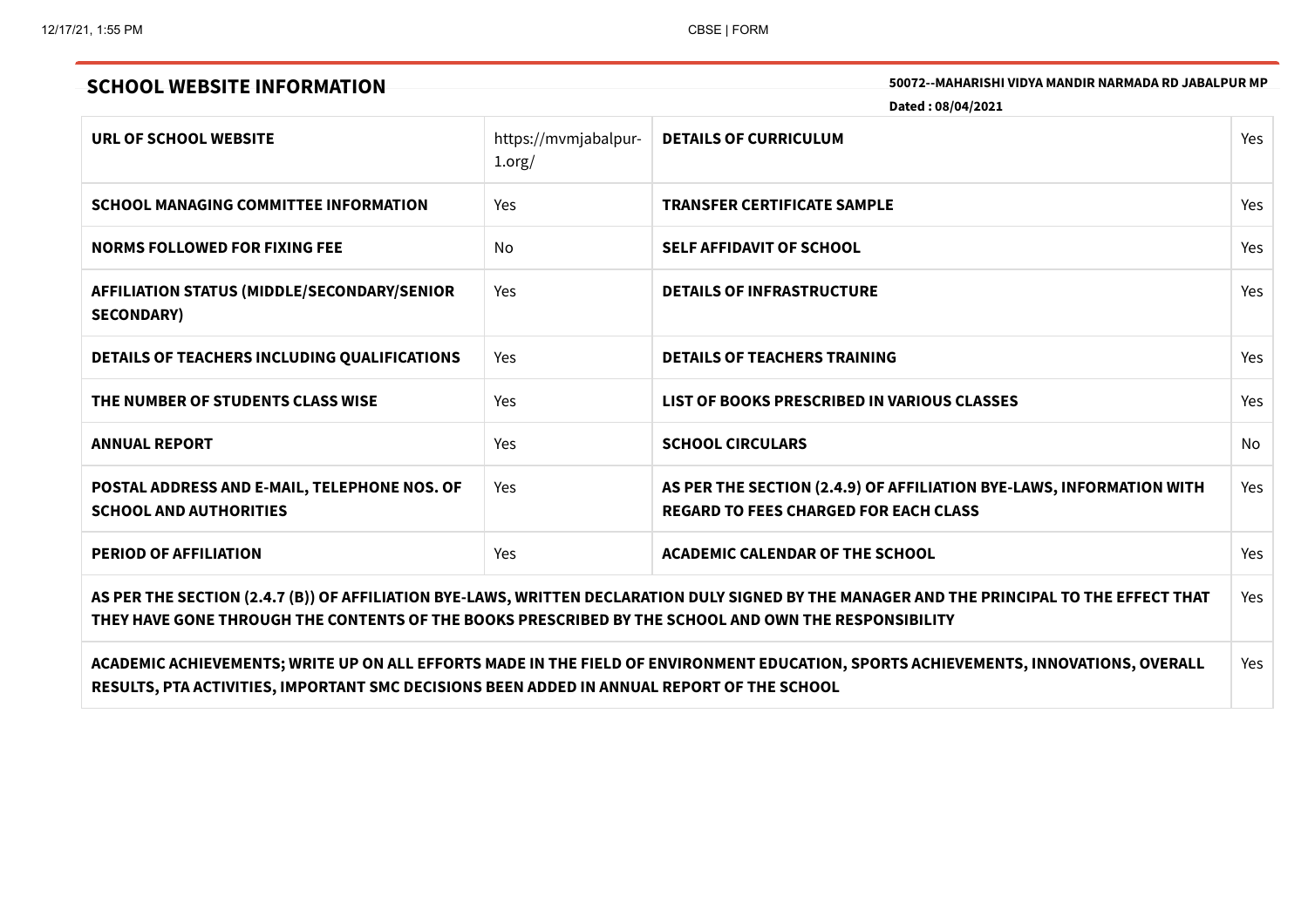| 50072--MAHARISHI VIDYA MANDIR NARMADA RD JABALPUR MP<br><b>OTHER VITAL INFORMATION</b><br>Dated: 28/09/2021      |                             |                                                                                         |                          |
|------------------------------------------------------------------------------------------------------------------|-----------------------------|-----------------------------------------------------------------------------------------|--------------------------|
| 10th BOARD PASS PERCENTAGE (2014/2015/2016)                                                                      | 90.20/99.2/85.5             | <b>12th BOARD PASS PERCENTAGE</b><br>(2014/2015/2016)                                   | 76.6/74.2/90.8           |
| <b>NAME OF WELLNESS/ACTIVITY TEACHER</b>                                                                         | <b>YES</b>                  | <b>NAME OF GRIEVANCE/COMPLAINT</b><br><b>REDRESSAL OFFICER</b>                          | Ritesh Kanda             |
| <b>CONTACT NUMBER OF GRIEVANCE/COMPLAINT</b><br><b>REDRESSAL OFFICER</b>                                         | 9424728081                  | <b>EMAIL ID OF GRIEVANCE/COMPLAINT</b><br><b>REDRESSAL OFFICER</b>                      | mvmjabalpur1@mssmail.org |
| <b>NAME OF HEAD OF SEXUAL HARASSMENT</b><br><b>COMMITTEE</b>                                                     | Sapna Nehra                 | <b>CONTACT NUMBER OF HEAD OF SEXUAL</b><br><b>HARASSMENT COMMITTEE</b>                  | 09303466777              |
| <b>EMAIL ID OF HEAD OF SEXUAL HARASSMENT</b><br><b>COMMITTEE</b>                                                 | mvmjabalpur.1@mahaemail.com | <b>NAME OF CONTACT PERSON IN CASE OF</b><br><b>EMERGENCY</b>                            | Mamta Bhattacharjee      |
| <b>CONTACT NUMBER OF CONTACT PERSON IN CASE</b><br>OF EMERGENCY                                                  | 09893266868                 | <b>EMAIL ID OF CONTACT PERSON IN CASE</b><br><b>OF EMERGENCY</b>                        | mvmjabalpur1@mssmail.org |
| TOTAL NUMBER OF DOCTORS IN SCHOOL CLINIC                                                                         | $\mathbf 0$                 | <b>TOTAL NUMBER OF NURSES IN SCHOOL</b><br><b>CLINIC</b>                                | $\mathbf 0$              |
| TOTAL NUMBER OF BEDS IN SCHOOL CLINIC                                                                            | 02                          | LEVEL OF INVOLVEMENT OF SCHOOL IN<br><b>CBSE ACTIVITIES</b>                             | <b>ACTIVE</b>            |
| DO THE TEACHERS GET PROPER GRADE LIKE<br><b>PGT/TGT AS PER THE CLASSES THEY ARE ENTITLED</b><br><b>TO TEACH?</b> | <b>YES</b>                  | DO THE TEACHERS AND STAFF GET<br>THEIR SALARY WITHIN FIRST WEEK OF<br><b>THE MONTH?</b> | <b>YES</b>               |
| DOES THE SCHOOL HAVE EPF FACILITY FOR STAFF                                                                      | <b>YES</b>                  | <b>EPF REGISTRATION NUMBER</b>                                                          | UP/17243                 |
| <b>MODE OF SALARY PAYMENT</b>                                                                                    | bankpayment                 | <b>NAME OF BANK WITH SALARY ACCOUNT</b>                                                 | Bank of Indian Jabalpur  |
| ARE THE SCHOOL ACCOUNTS AUDITED REGULARLY?                                                                       | <b>YES</b>                  | <b>PARENT TEACHERS ASSOCIATION AS</b><br><b>PER NORMS</b>                               | <b>YES</b>               |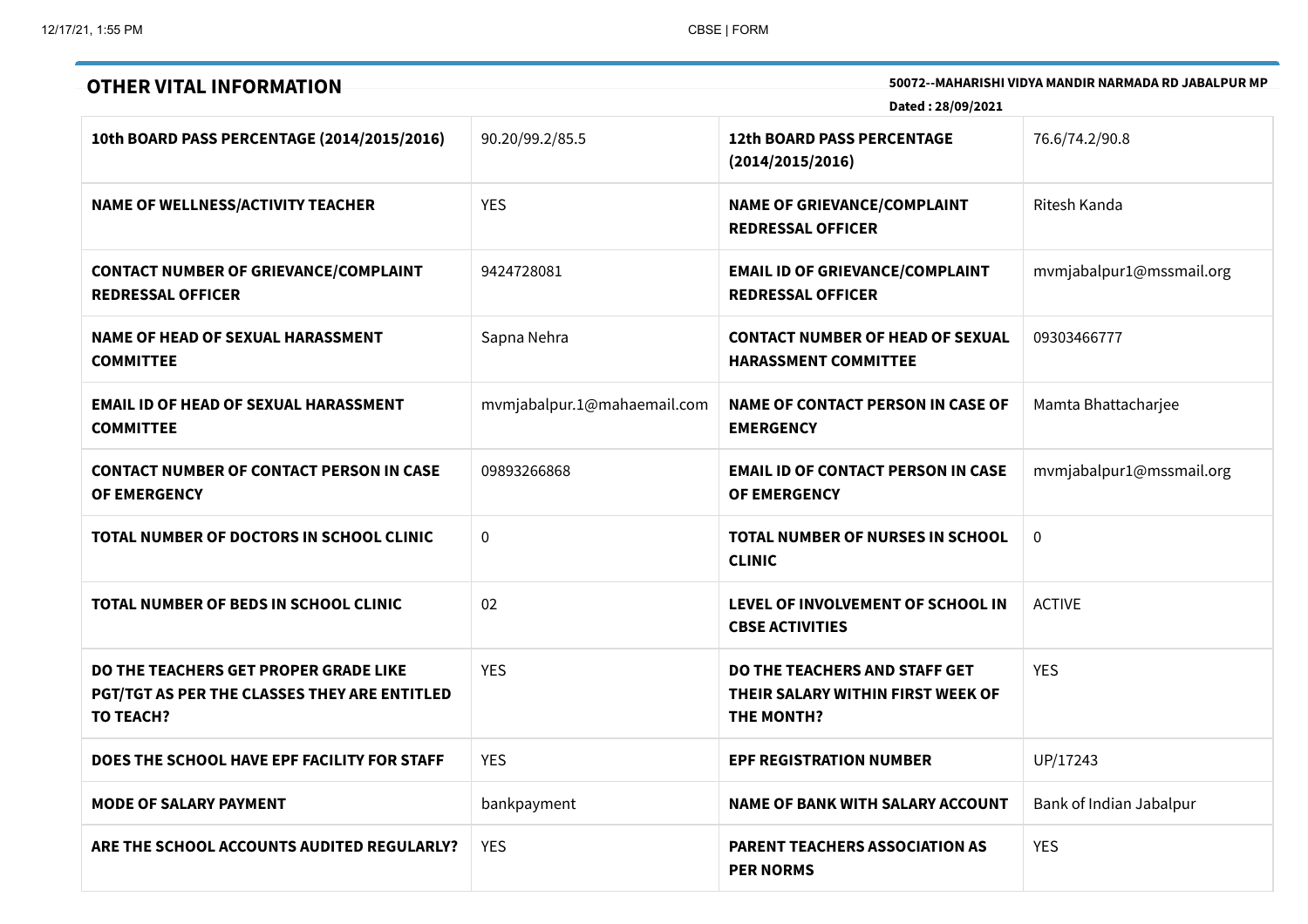| <b>ACADEMIC SESSION</b>                                                                  | <b>APRIL TO MARCH</b>                                        | <b>VACATION PERIOD</b>                                          | <b>MAY TO JUNE</b>                                            |  |
|------------------------------------------------------------------------------------------|--------------------------------------------------------------|-----------------------------------------------------------------|---------------------------------------------------------------|--|
| <b>AUDITED BALANCE SHEET OF SCHOOL</b>                                                   | <b>VIEW (PdfHandler.aspx?</b><br>FileName=balance/50072.pdf) | <b>STAFF STATEMENT OF SCHOOL</b>                                | <b>VIEW (PdfHandler.aspx?</b><br>FileName=staff/50072.pdf)    |  |
| INCOME AND EXPENDITURE STATEMENT                                                         | <b>VIEW (PdfHandler.aspx?</b><br>FileName=income/50072.pdf)  | <b>ACADEMIC CALENDAR OF SCHOOL</b>                              | <b>VIEW (PdfHandler.aspx?</b><br>FileName=academic/50072.pdf) |  |
| <b>AVAILABILITY OF STAFF WITH KNOWLEDGEOF</b><br>SOFTWARE/SCANNING/GEO TAGGING/INTERNET? | <b>YES</b>                                                   | <b>WHETHER SUFFICIENT GUARDS</b><br><b>EMPLOYED FOR SAFETY?</b> | <b>YES</b>                                                    |  |
| <b>BEST PRACTICES OF SCHOOL</b>                                                          |                                                              |                                                                 |                                                               |  |
| Yog & Transcendental Meditation                                                          |                                                              |                                                                 |                                                               |  |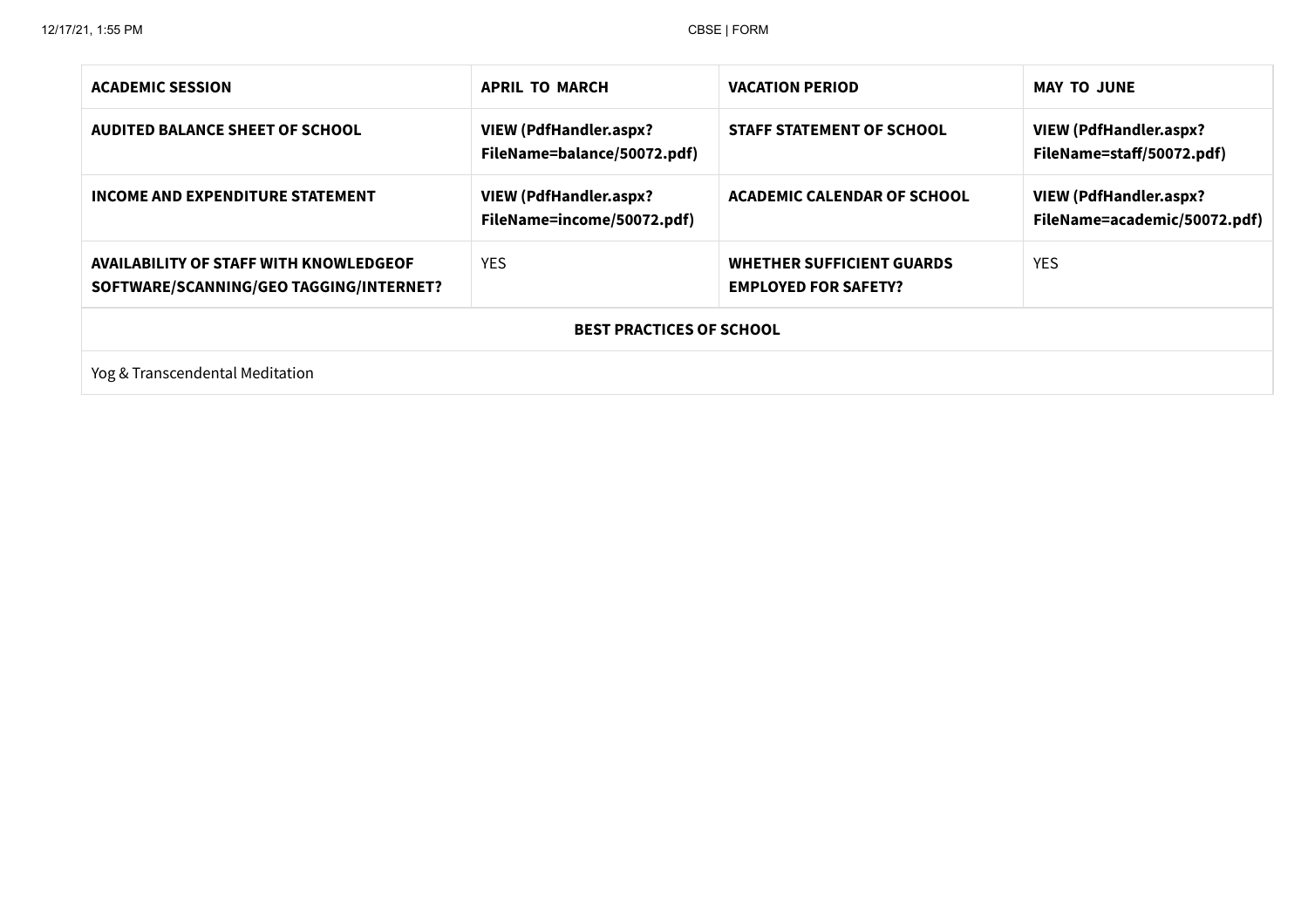| <b>OTHER INFORMATION</b>                                                                                                                                                                                                                              |            |                                                                                                                                                                                                             |            |
|-------------------------------------------------------------------------------------------------------------------------------------------------------------------------------------------------------------------------------------------------------|------------|-------------------------------------------------------------------------------------------------------------------------------------------------------------------------------------------------------------|------------|
| <b>MANDATORY ART EDUCATION FROM CLASS 1 TO 10 -TWO PERIOD A DAY</b>                                                                                                                                                                                   | <b>YES</b> | WHETHER SELECTION OF TEXTBOOKS FOR ALL GRADES ARE AS PER<br>NORMS ((SECTION-2.4.7 (A) OF AFFILIATION BYE-LAWS)<br>(http://cbseaff.nic.in/cbse_aff/attachment/onlineservices/affiliation-<br>Bye-Laws.pdf))? | <b>YES</b> |
| WHETHER LIST OF PRESCRIBED BOOKS ARE PUBLISHED ON SCHOOL<br>WEBSITE WITH WRITTEN DECLARATION AS PER (SECTION-2.4.7 (B) OF<br><b>AFFILIATION BYE-LAWS)</b><br>(http://cbseaff.nic.in/cbse_aff/attachment/onlineservices/affiliation-<br>Bye-Laws.pdf)? | YES.       | <b>WHETHER INFORMATION AS PER PARA (2.4.9 OF AFFILIATION BYE-</b><br>LAWS)<br>(http://cbseaff.nic.in/cbse_aff/attachment/onlineservices/affiliation-<br>Bye-Laws.pdf) PUBLISHED ON THE SCHOOL WEBSITE ?     | <b>YES</b> |
| WHETHER ALL GUIDELINES RELATED TO POCSO ACT COMPLIED WITH AS<br>PER (SECTION-14.25 OF AFFILIATION BYE-LAWS)<br>(http://cbseaff.nic.in/cbse_aff/attachment/onlineservices/affiliation-<br>Bye-Laws.pdf)?                                               | YFS.       | WHETHER ANNUAL REPORT CONTAINS INFORMATION AS PER<br>(SECTION-14.5 OF AFFILIATION BYE-LAWS)<br>(http://cbseaff.nic.in/cbse_aff/attachment/onlineservices/affiliation-<br>Bye-Laws.pdf)?                     | <b>YFS</b> |
| <b>WHETHER DISABLED STUDENTS FACILITATED AS PER (SECTION-14.15 OF</b><br><b>AFFILIATION BYE-LAWS)</b><br>(http://cbseaff.nic.in/cbse_aff/attachment/onlineservices/affiliation-<br>Bye-Laws.pdf)?                                                     | <b>YES</b> | WHETHER IN-SERVICE TRAINING ORGANISED AS PER (SECTION-16 OF<br><b>AFFILIATION BYE-LAWS)</b><br>(http://cbseaff.nic.in/cbse_aff/attachment/onlineservices/affiliation-<br>Bye-Laws.pdf)?                     | <b>YES</b> |
| WHETHER ANNUAL HEALTH CHECK-UP OF STUDENTS DONE AND THEIR<br><b>RECORDS MAINTAINED?</b>                                                                                                                                                               | <b>YES</b> | NUMBER OF TEACHERS IN SCHOOL WHO DOWNLOADED CBSE<br><b>SHIKSHA VANI</b>                                                                                                                                     | 18         |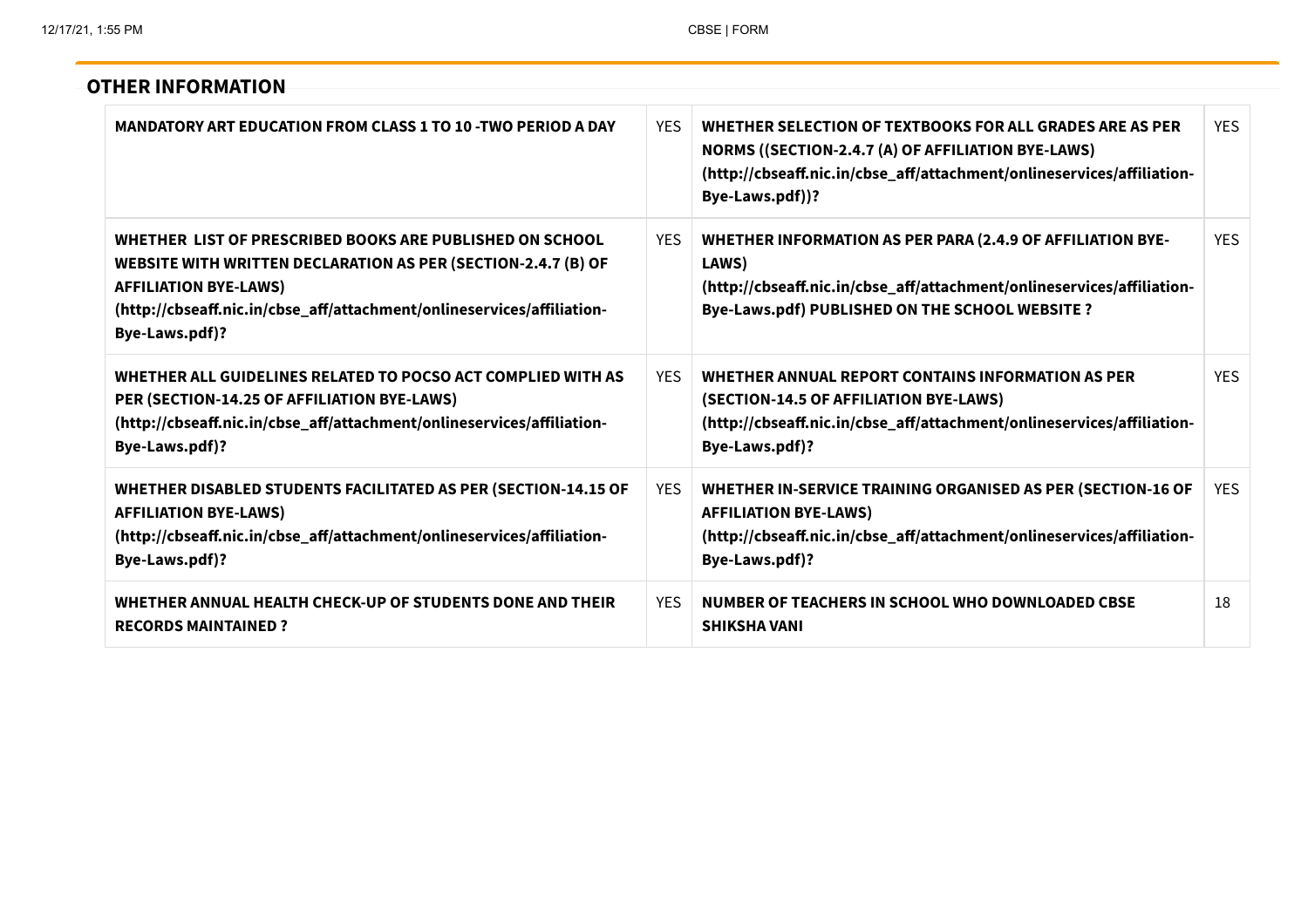## PEDAGOGICAL PLAN

| ADOPTION OF EXPERIENTIAL LEARNING PEDAGOGY -IN WHICH GRADES                                                      | I,II,III,IV,V,VI,VII,VIII,IX,X,XI,XII | WHETHER ANNUAL PEDAGOGICAL PLANS<br><b>PREPARED, SUBMITTED AND</b><br><b>IMPLEMENTATED?</b> | NO. |
|------------------------------------------------------------------------------------------------------------------|---------------------------------------|---------------------------------------------------------------------------------------------|-----|
| NUMBER OF TEACHERS TRAINED ON THE ANNUAL THEME OF CBSE -<br><b>EXPERIMENTAL LEARNING AND INNOVATIVE PEDAGOGY</b> | 8                                     |                                                                                             |     |

# FEE STRUCTURE OF SCHOOL

50072--MAHARISHI VIDYA MANDIR NARMADA RD JABALPUR MP

| <b>CLASS</b>            | <b>ADMISSION FEE</b><br>(in Rupees) | <b>TUITION FEE</b><br>(in Rupees) | YEARLY DEVELOPMENT CHARGES<br>(in Rupees) | $-1$ $-1$ $-1$ $-1$<br>ANNUAL/MONTHLY OTHER CHARGES FOR OTHER FACILITIES<br>(in Rupees) |
|-------------------------|-------------------------------------|-----------------------------------|-------------------------------------------|-----------------------------------------------------------------------------------------|
| <b>PRIMARY</b>          | 4000                                | 1300                              | $\mathbf 0$                               | 0                                                                                       |
| <b>MIDDLE</b>           | 5500                                | 1500                              | $\overline{0}$                            | 0                                                                                       |
| <b>SECONDARY</b>        | 5500                                | 1700                              | $\overline{0}$                            | 0                                                                                       |
| <b>SENIOR SECONDARY</b> | 5500                                | 2200                              | $\boldsymbol{0}$                          | $\mathbf 0$                                                                             |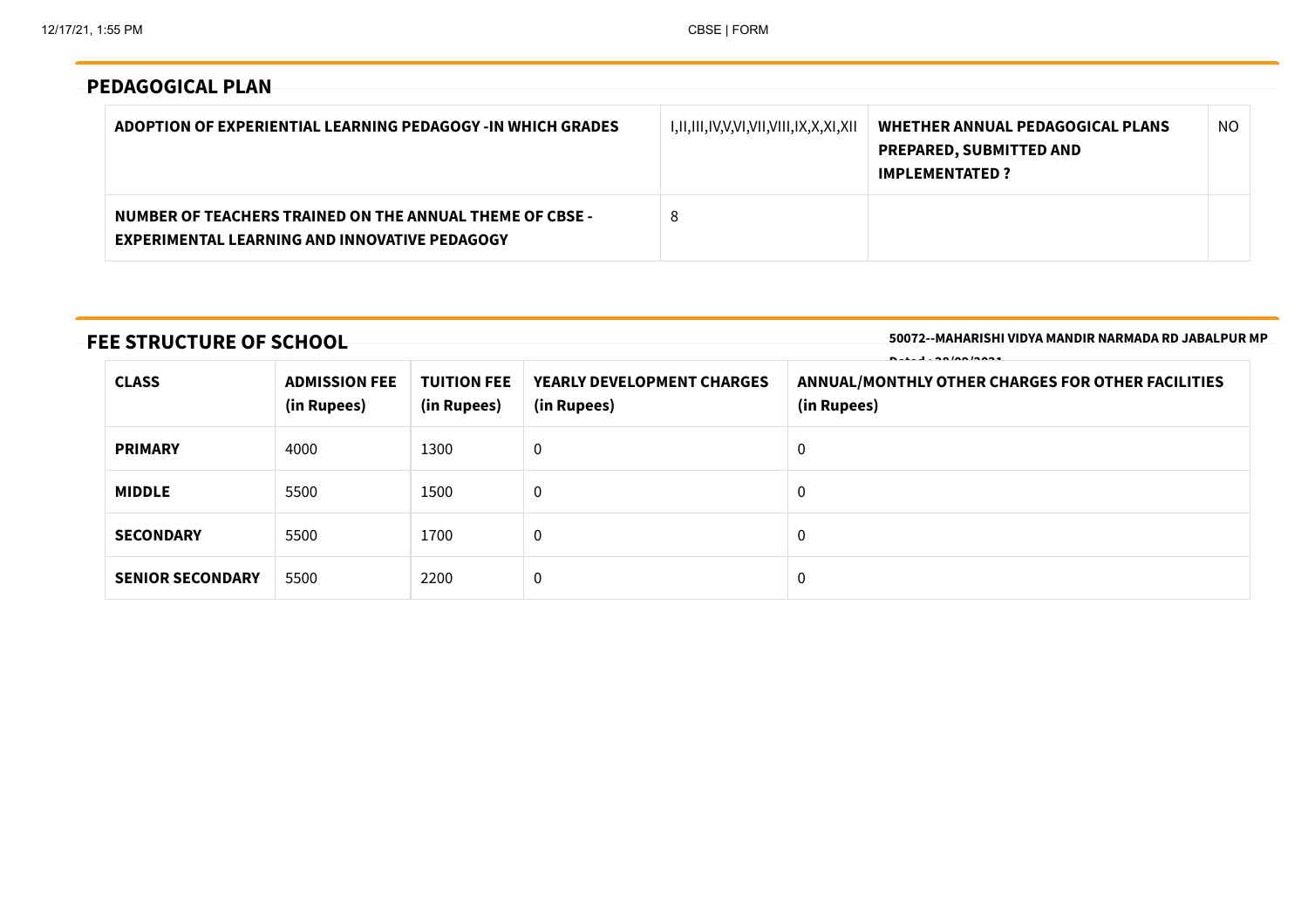# PHOTO OF SCHOOL

## SCHOOL PHOTOS

#### GEO-TAGGED PHOTO



#### PLAYGROUND PHOTO



50072--MAHARISHI VIDYA MANDIR NARMADA RD JABALPUR MP

Dated :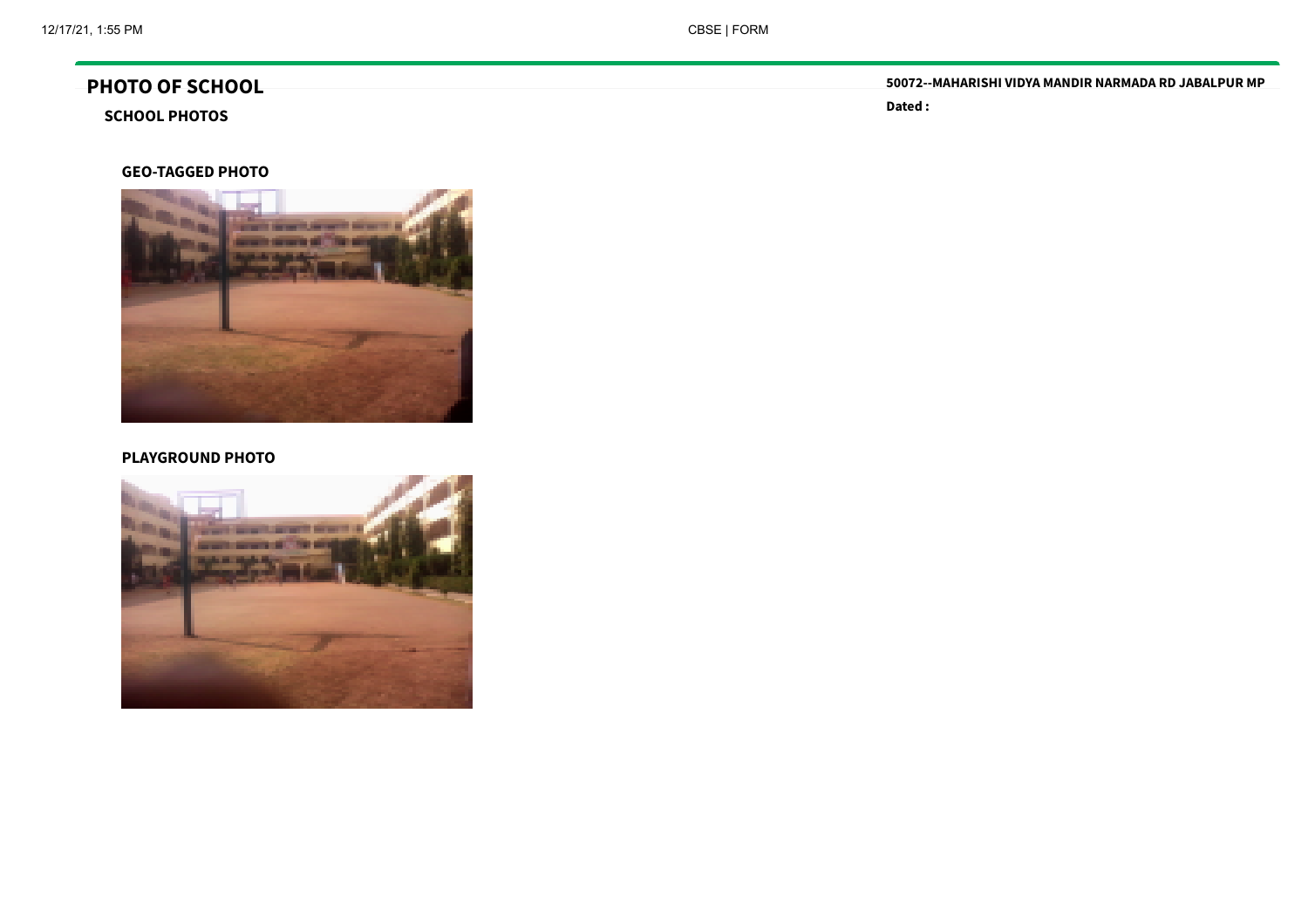#### LIBRARY PHOTO



#### SCIENCE LAB PHOTO



### VIDEO

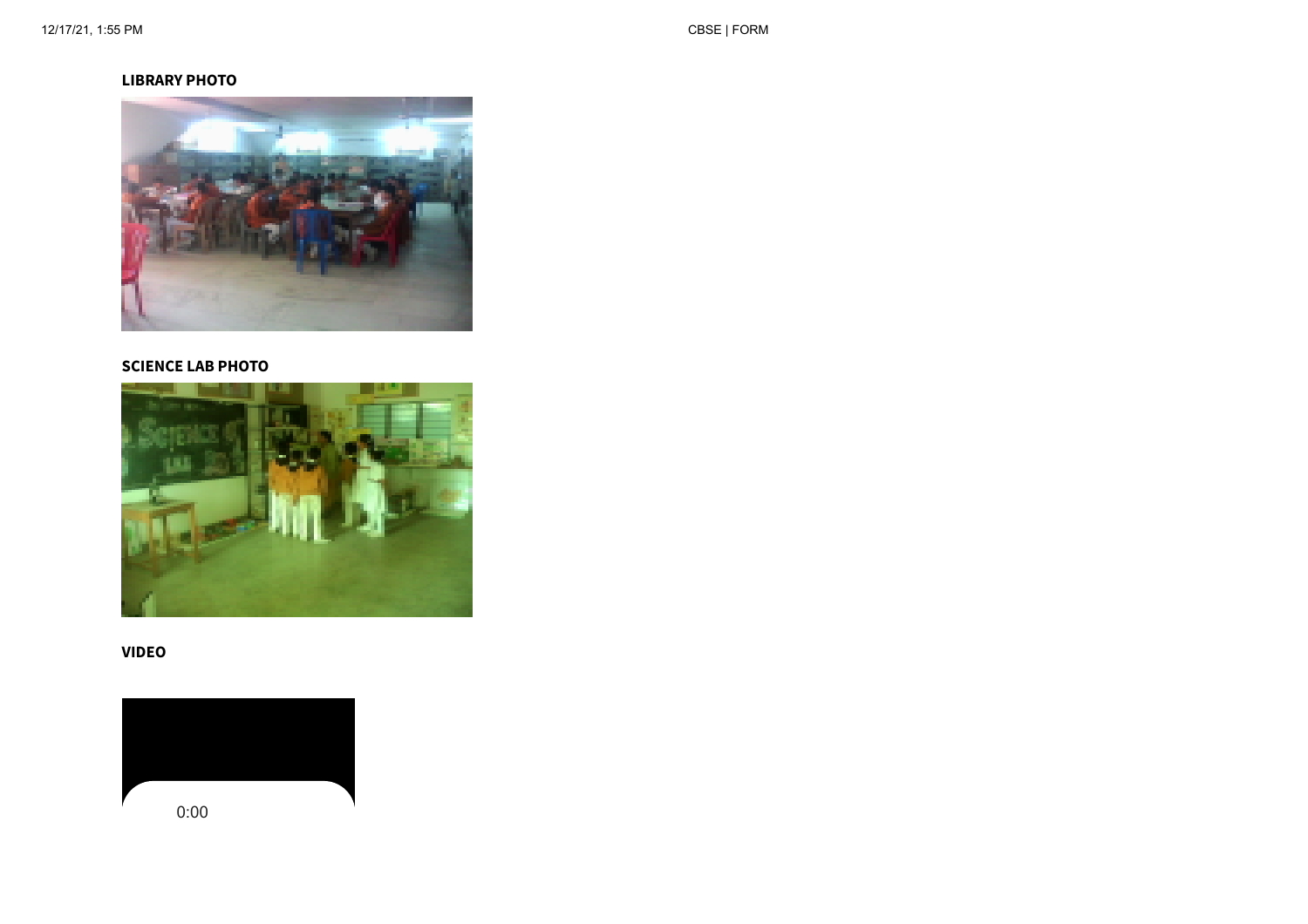#### PHYSICS LAB PHOTO



#### CHEMISTRY LAB PHOTO



#### BIOLOGY LAB PHOTO

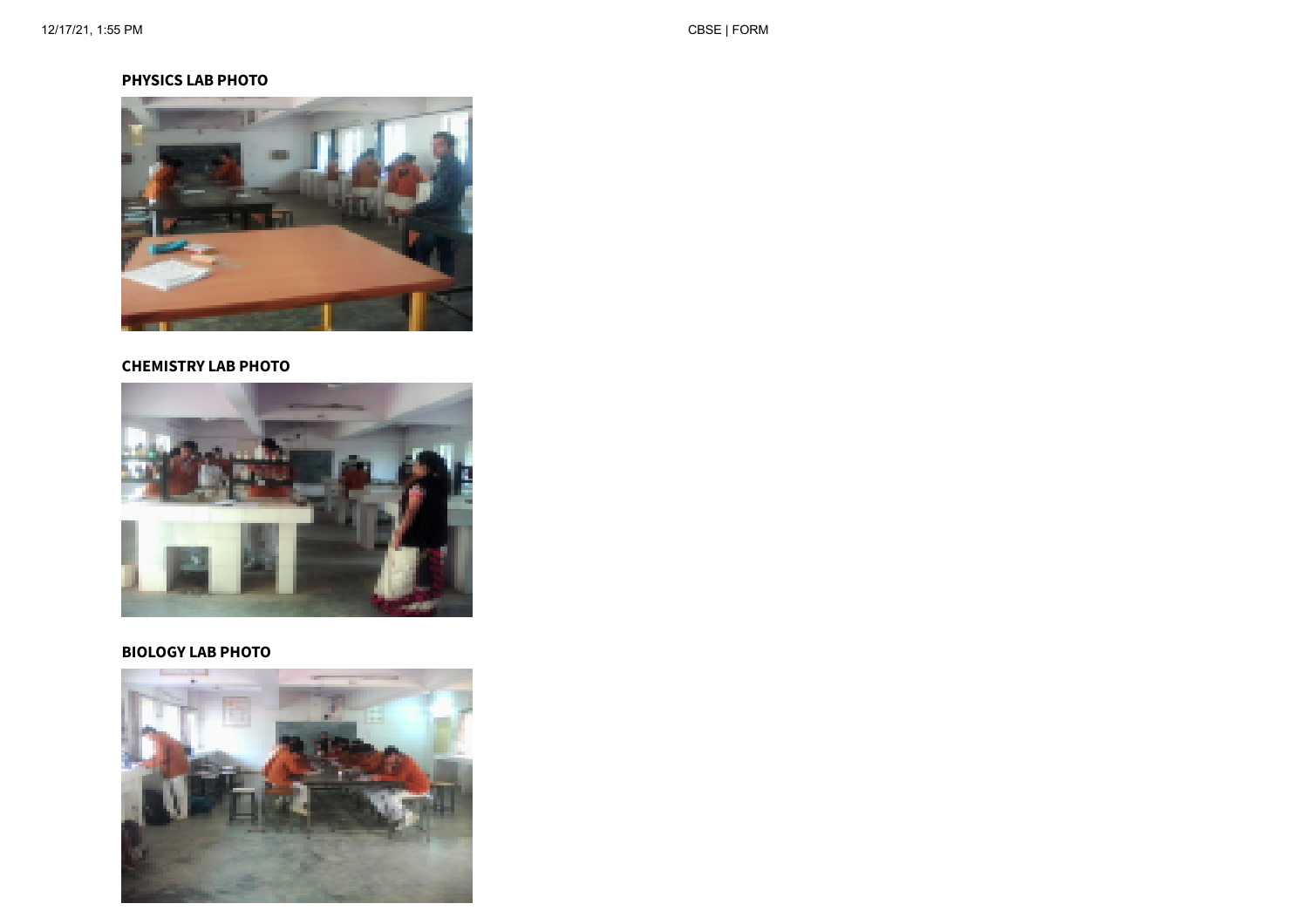### TOILET PHOTO

| $\mathbf{D}$ |  |  |
|--------------|--|--|
|              |  |  |
|              |  |  |
|              |  |  |
|              |  |  |

| <b>ADDITIONAL INFORMATION</b>                    | 50072--MAHARISHI VIDYA MANDIR NARMADA RD JABALPUR MP<br>Dated: 22/09/2020 |
|--------------------------------------------------|---------------------------------------------------------------------------|
| <b>U-DISE CODE</b>                               | 23390220115                                                               |
| <b>SCHOOL LOCATED IN RURAL OR URBAN AREA</b>     | <b>URBAN</b>                                                              |
| <b>HABITATION NAME/MOHALLA</b>                   | NARMADA ROAD JABALPUR                                                     |
| VILLAGE NAME (FOR RURAL)/WARD NUMBER (FOR URBAN) | <b>BANARSIDAS BHANOT WARD</b>                                             |
| <b>VILLAGE PANCHAYAT NAME (FOR RURAL)</b>        |                                                                           |
| <b>PIN CODE</b>                                  | 482001                                                                    |
| <b>CLUSTER RESOURCE CENTER NAME</b>              | <b>NA</b>                                                                 |
| <b>CD BLOCK MANDAL/TALUKA NAME</b>               | <b>NA</b>                                                                 |
| EDUCATIONAL ZONE/MANDAL/TALUKA NAME              | <b>EDUCATIONAL ZONE</b>                                                   |
| <b>ASSEMBLY CONSTITUENCY</b>                     | 29                                                                        |
| <b>MUNICIPALITY</b>                              | <b>JABALPUR</b>                                                           |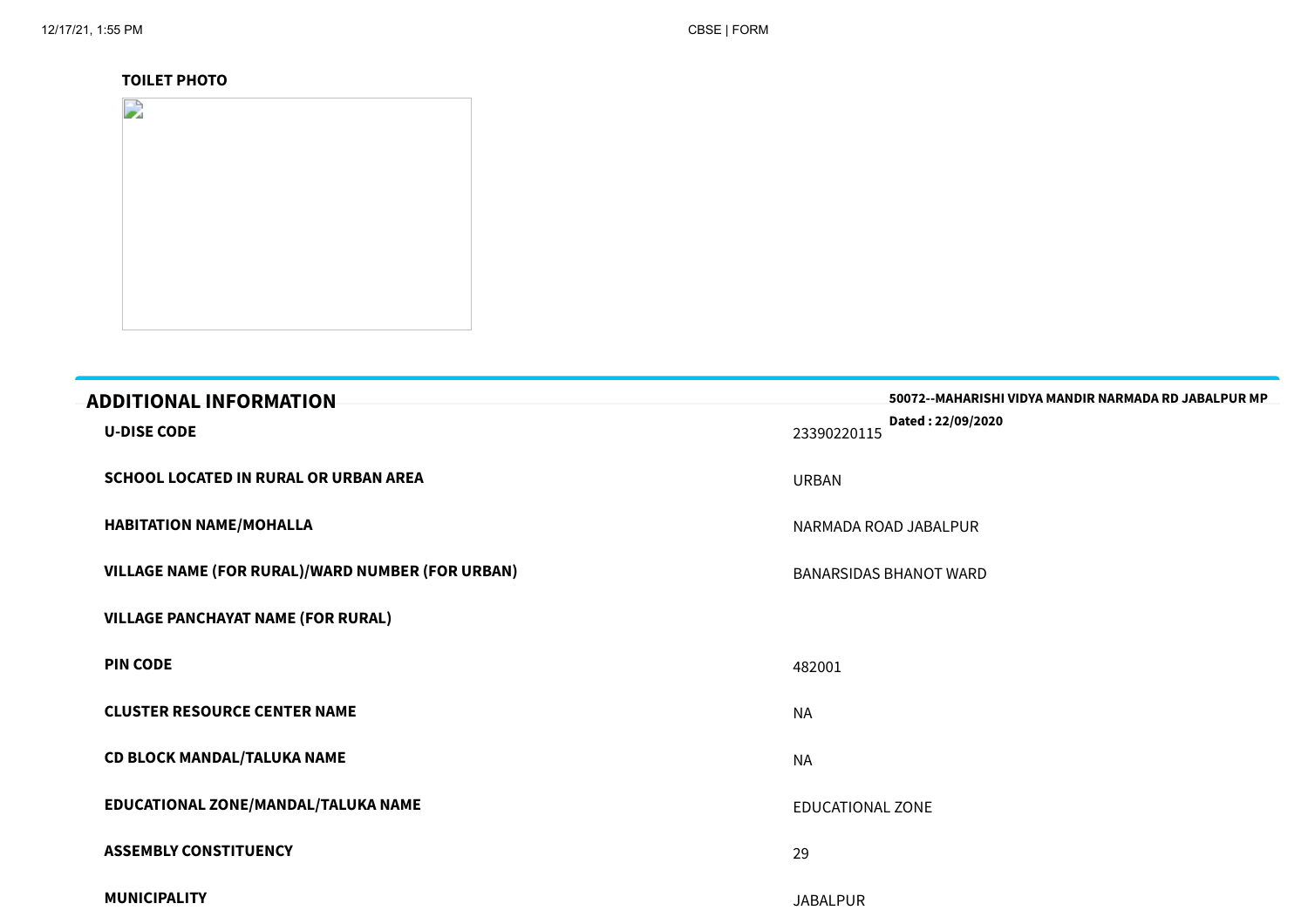| IS THIS SCHOOL APPROACHABLE BY ALL WEATHER ROAD                   | <b>YES</b>   |
|-------------------------------------------------------------------|--------------|
| IS THIS A SPECIAL SCHOOL FOR CWSN                                 | NO.          |
| <b>IS THIS A SHIFT SCHOOL</b>                                     | NO.          |
| <b>IS THIS A RESIDENTIAL SCHOOL</b>                               | NO.          |
| <b>TYPE OF RESIDENTIAL SCHOOL</b>                                 |              |
| IS THIS A RELIGIOUS MINORITY SCHOOL                               | NO.          |
| <b>TYPE OF RELIGIOUS MINORITY SCHOOL</b>                          |              |
| NUMBER OF ACADEMIC INSPECTIONS DURING LAST ACADEMIC YEAR          | $\mathbf{0}$ |
| NUMBER OF VISITS BY CRC COORDINATOR DURING LAST ACADEMIC YEAR     | 6            |
| NUMBER OF VISITS BY BLOCK LEVEL OFFICER DURING LAST ACADEMIC YEAR | 5            |

| <b>SCHOOL PARTICULARS FOR ELEMENTARY SCHOOLS ONLY</b>                 | 50072--MAHARISHI VIDYA MANDIR NARMADA RD JABALPUR MP<br>Dated: 22/09/2020 |
|-----------------------------------------------------------------------|---------------------------------------------------------------------------|
| NUMBER OF INSTRUCTIONAL DAYS DURING LAST ACADEMIC YEAR                |                                                                           |
| <b>SCHOOL HOURS FOR CHILDREN PER DAY (CURRENT YEAR)</b>               | 6                                                                         |
| <b>SCHOOL HOURS FOR TEACHERS PER DAY (CURRENT YEAR)</b>               | ⇁                                                                         |
|                                                                       |                                                                           |
| ARE PUPIL CUMULATIVE RECORDS BEING MAINTAINED?                        | <b>YES</b>                                                                |
| ARE PUPIL CUMULATIVE RECORDS SHARED WITH PARENTS?                     | <b>YES</b>                                                                |
| <b>NUMBER OF STUDENTS PROVIDED IN SPECIAL TRAINING (CURRENT YEAR)</b> | 21                                                                        |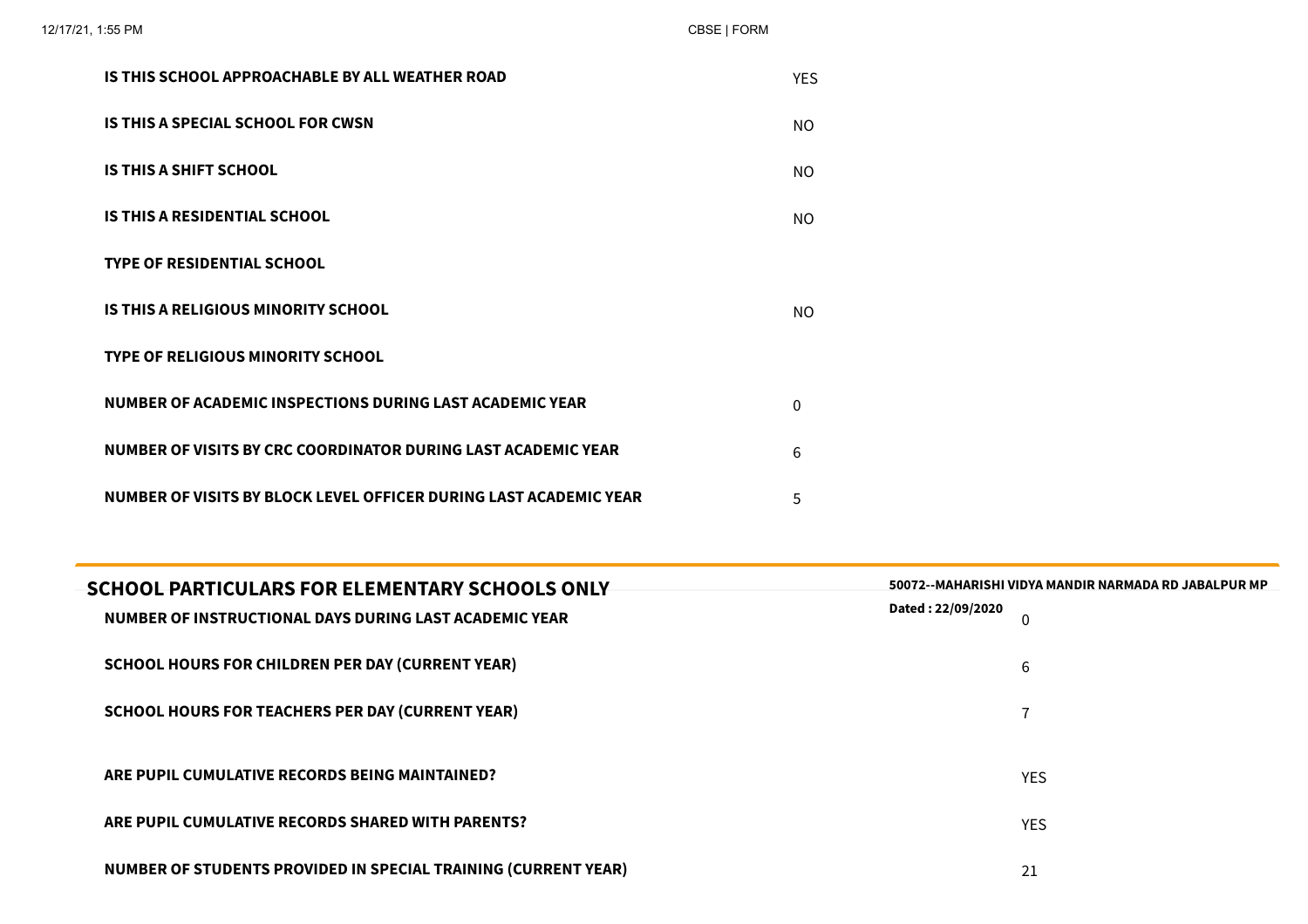| NUMBER OF STUDENTS ENROLLED IN SPECIAL TRAINING (PREVIOUS YEAR)                                                                                                              | 0          |
|------------------------------------------------------------------------------------------------------------------------------------------------------------------------------|------------|
| NUMBER OF STUDENTS COMPLETED SPECIAL TRAINING (PREVIOUS YEAR)                                                                                                                | 0          |
| HAS SCHOOL MANAGEMENT COMMITTEE (SMC) BEEN CONSTITUTED?                                                                                                                      | <b>YES</b> |
| LANGUAGES TAUGHT AT PRIMARY STAGE: MENTION THE NAME OF LANGUAGE OPTIONAL                                                                                                     |            |
| <b>IS ANGANWADI CENTRE IN OR ADJACENT TO SCHOOL? OPTIONAL</b>                                                                                                                |            |
| NUMBER OF MEETINGS HELD BY SMC DURING LAST ACADEMIC YEAR                                                                                                                     | 4          |
| WHETHER SMC PREPARE THE SCHOOL DEVELOPMENT PLAN                                                                                                                              | <b>YES</b> |
| WHETHER SEPARATE BANK ACCOUNT FOR SMC NO IF YES, PROVIDE THESE DETAILS<br><b>BANK NAME</b><br><b>ACCOUNT HOLDER'S NAME</b><br><b>BANK ACCOUNT NUMBER</b><br><b>IFSC CODE</b> |            |
| WHEN WAS THE TEXTBOOK RECEIVED FOR CURRENT YEAR?                                                                                                                             |            |
| WHETHER COMPLETE SET OF FREE TEXT BOOKS FOR TEACHERS LEARNING EQUIPMENT (TLE) RECEIVED?                                                                                      |            |
| <b>WHETHER TLE RECEIVED FOR EACH GRADE?</b>                                                                                                                                  |            |
| WHETHER PLAY MATERIAL GAMES AND SPORTS MATERIAL AVAILABLE FOR EACH GRADE?                                                                                                    | <b>YES</b> |
| ARE THE MAJORITY OF PUPILS TAUGHT THROUGH THEIR MOTHER TONGUE AT PRIMARY STAGE? OPTIONAL                                                                                     |            |
|                                                                                                                                                                              |            |

SCHOOL PARTICULARS FOR SECONDARY AND HIGHER SECONDARY SCHOOLS ONLY Dated : 22/09/2020 Dated : 22/09/2020<br>230 and 230

50072--MAHARISHI VIDYA MANDIR NARMADA RD JABALPUR MP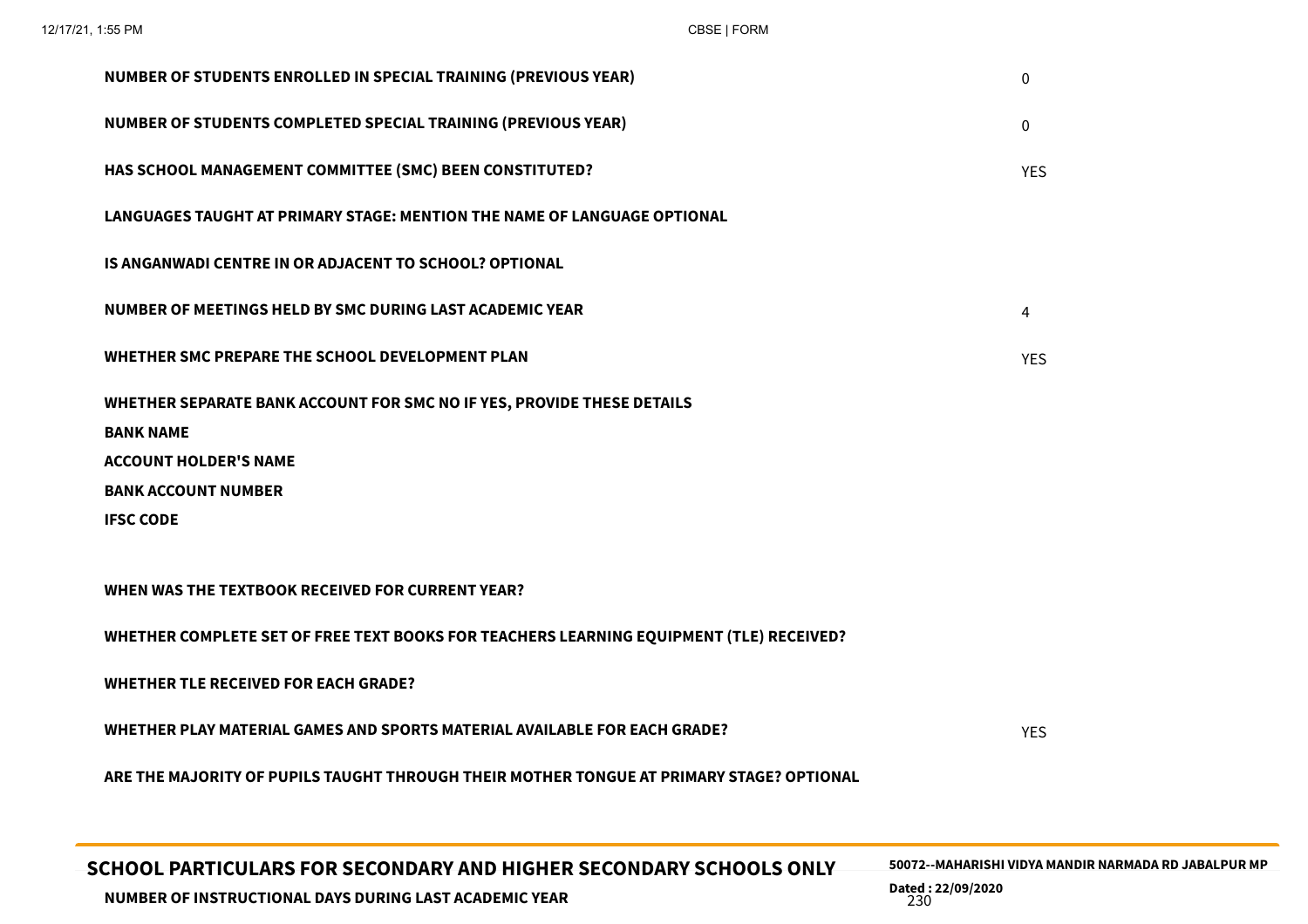|                                                                                | <b>SCHOOL HOURS FOR CHILDREN PER DAY (CURRENT YEAR)</b>                                 | 6              |                                                                             |
|--------------------------------------------------------------------------------|-----------------------------------------------------------------------------------------|----------------|-----------------------------------------------------------------------------|
|                                                                                | <b>SCHOOL HOURS FOR TEACHERS PER DAY (CURRENT YEAR)</b>                                 | $\overline{1}$ |                                                                             |
| SAME?                                                                          | ARE SCHOOL MANAGEMENT COMMITTEE (SMC) AND SCHOOL MANAGEMENT DEVELOPMENT COMMITTE (SMDC) | <b>YES</b>     |                                                                             |
| IF NO, UPLOAD DETAILS OF SMDC                                                  |                                                                                         |                | <b>VIEW (PdfHandler.aspx?</b><br>FileName=smdc/1030076.pdf)                 |
| PHYSICAL FACILITIES AND EQUIPMENTS<br><b>NUMBER OF CLASSROOMS BY CONDITION</b> |                                                                                         |                | 50072 -- MAHARISHI VIDYA MANDIR NARMADA RD JABALPUR MP<br>Dated: 08/10/2020 |
| <b>PUCCA</b><br><b>PUCCA</b>                                                   | <b>PARTIALLY PUCCA</b>                                                                  | <b>KUCHCHA</b> | <b>TENT</b>                                                                 |
|                                                                                | IS LAND AVAILABLE FOR EXPANSION OF SCHOOL ACTIVITIES?                                   |                | <b>NO</b>                                                                   |
|                                                                                | IS SEPARATE ROOM AVAILABLE FOR PRINCIPAL/HEAD TEACHER?                                  |                | <b>YES</b>                                                                  |
|                                                                                | IS SEPARATE ROOM AVAILABLE FOR VICE PRINCIPAL/ASSISTANT HEAD TEACHER?                   |                | <b>YES</b>                                                                  |
|                                                                                | IS SEPARATE ROOM AVAILABLE FOR CRAFTS/CO CURRICULAR ACTIVITIES?                         |                | <b>YES</b>                                                                  |
| IS STAFF QUARTERS AVAILABLE?                                                   |                                                                                         |                | <b>NO</b>                                                                   |
|                                                                                | IS HAND WASHING FACILITY AVAILABLE NEAR TOILET/URINALS ?                                |                | <b>YES</b>                                                                  |
| <b>IS ELECTRICITY CONNECTION AVAILABLE?</b>                                    |                                                                                         |                | <b>YES</b>                                                                  |
| IS AUDIO/VISUAL/PUBLIC ADDRESS SYSTEM AVAILABLE?                               |                                                                                         | <b>YES</b>     |                                                                             |
| <b>IS LCD PROJECTOR AVAILABLE?</b>                                             |                                                                                         | <b>YES</b>     |                                                                             |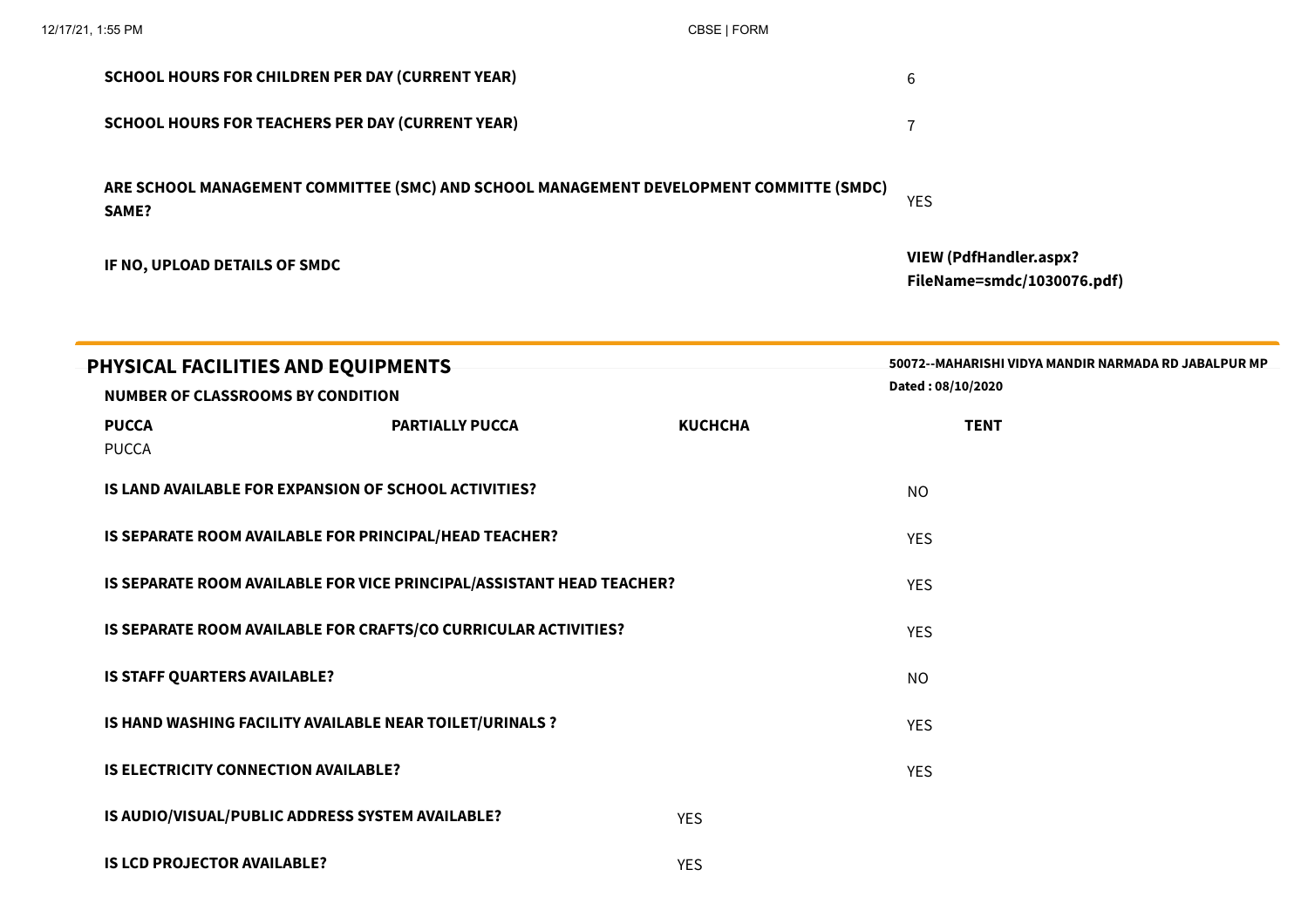| 12/17/21, 1:55 PM |                                           | CBSE   FORM    |
|-------------------|-------------------------------------------|----------------|
|                   | <b>NUMBER OF AVAILABLE PRINTERS</b>       | 3              |
|                   | <b>SPEED OF AVAILABLE PRINTERS</b>        | 20-40 PPM      |
|                   | <b>NUMBER OF PHOTOCOPIERS AVAILABLE</b>   | $\overline{2}$ |
|                   | <b>IS LEASE LINE AVAILABLE?</b>           | <b>YES</b>     |
|                   | <b>SPEED OF LEASE LINE (IF AVAILABLE)</b> | 14             |
|                   | <b>IS SCANNER AVAILABLE?</b>              | <b>YES</b>     |
|                   | IS RAIN WATER HARVESTING IMPLEMENTED?     | <b>YES</b>     |

| <b>ENROLLMENT INFORMATION</b> | 50072--MAHARISHI VIDYA MANDIR NARMADA RD JABALPUR MP |
|-------------------------------|------------------------------------------------------|
| CATECODY WILCH CTURENTS       | Dated: 08/10/2020                                    |

#### CATEGORY WISE STUDENTS

| <b>CLASS</b>            | <b>GENERAL</b> | <b>SC</b> | <b>ST</b> | <b>OBC</b> |
|-------------------------|----------------|-----------|-----------|------------|
| <b>PRIMARY</b>          | 101            | 24        | 23        | 75         |
| <b>MIDDLE</b>           | 112            | 25        | 09        | 62         |
| <b>SECONDARY</b>        | 93             | 14        | 08        | 97         |
| <b>SENIOR SECONDARY</b> | 163            | 30        | 16        | 77         |

#### MINORITY GROUP WISE STUDENTS

| <b>CLASS</b>   | <b>MUSLIM</b> | <b>CHRISTIAN</b> | <b>SIKH</b> | <b>JAIN</b> | <b>OTHERS</b> |
|----------------|---------------|------------------|-------------|-------------|---------------|
| <b>PRIMARY</b> |               | v                |             | ر.          | U             |
| <b>MIDDLE</b>  |               | o<br>Õ           |             | <b>پ</b>    | U             |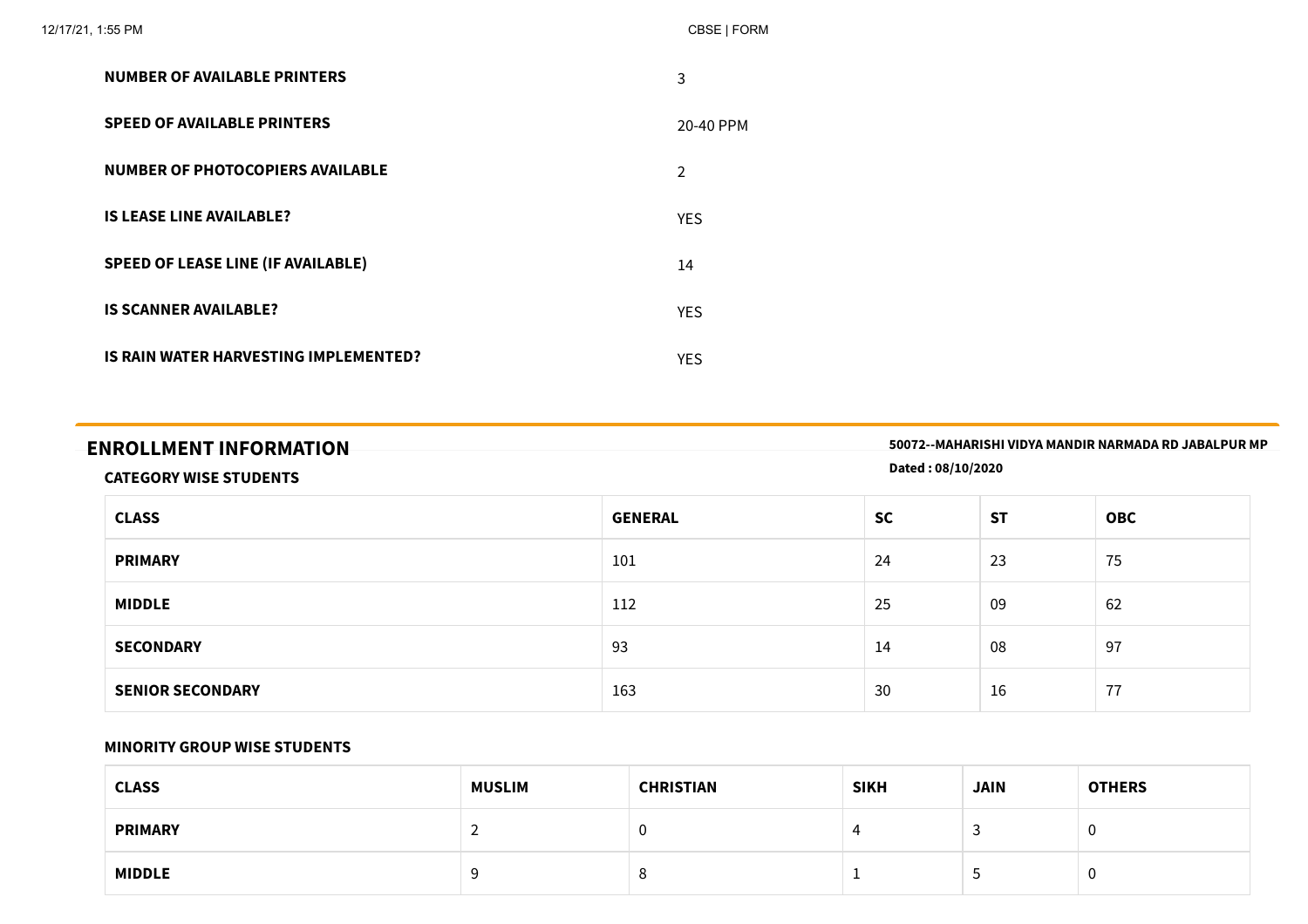| <b>SECONDARY</b>        |    |    |  |
|-------------------------|----|----|--|
| <b>SENIOR SECONDARY</b> | 04 | -- |  |

#### CHILDREN WITH SPECIAL NEEDS

| <b>CLASS</b>   | <b>VISUAL</b><br><b>IMPAIRMENT</b> | <b>SPEECH</b><br><b>IMPAIRMENT</b> | <b>LOCOMOTIVE</b><br><b>IMPAIRMENT</b> | <b>HEARING</b><br><b>IMPAIRMENT</b> | <b>CEREBRAL</b><br><b>PALSY</b> | <b>LEARNING</b><br><b>DISABILITY</b> | <b>AUTISM</b> | <b>MULTIPLE</b><br><b>DISABILITIES</b> |
|----------------|------------------------------------|------------------------------------|----------------------------------------|-------------------------------------|---------------------------------|--------------------------------------|---------------|----------------------------------------|
| $\mathbf{1}$   |                                    |                                    | $\overline{2}$                         |                                     |                                 |                                      |               | $\mathbf{1}$                           |
| $\overline{2}$ |                                    |                                    |                                        |                                     |                                 |                                      |               |                                        |
| $\mathbf{3}$   |                                    |                                    |                                        |                                     |                                 |                                      |               |                                        |
| $\overline{4}$ |                                    |                                    |                                        |                                     |                                 |                                      |               |                                        |
| $\sqrt{5}$     |                                    |                                    |                                        |                                     |                                 |                                      |               |                                        |
| $\,6\,$        |                                    |                                    |                                        |                                     |                                 |                                      |               |                                        |
| $\overline{7}$ |                                    |                                    |                                        |                                     |                                 |                                      |               |                                        |
| $\,8\,$        |                                    |                                    |                                        |                                     |                                 |                                      |               |                                        |
| 9              |                                    |                                    |                                        |                                     |                                 |                                      |               |                                        |
| $10\,$         |                                    |                                    |                                        |                                     |                                 |                                      |               |                                        |
| $11\,$         |                                    |                                    |                                        |                                     |                                 |                                      |               |                                        |
| 12             |                                    |                                    |                                        |                                     |                                 |                                      |               |                                        |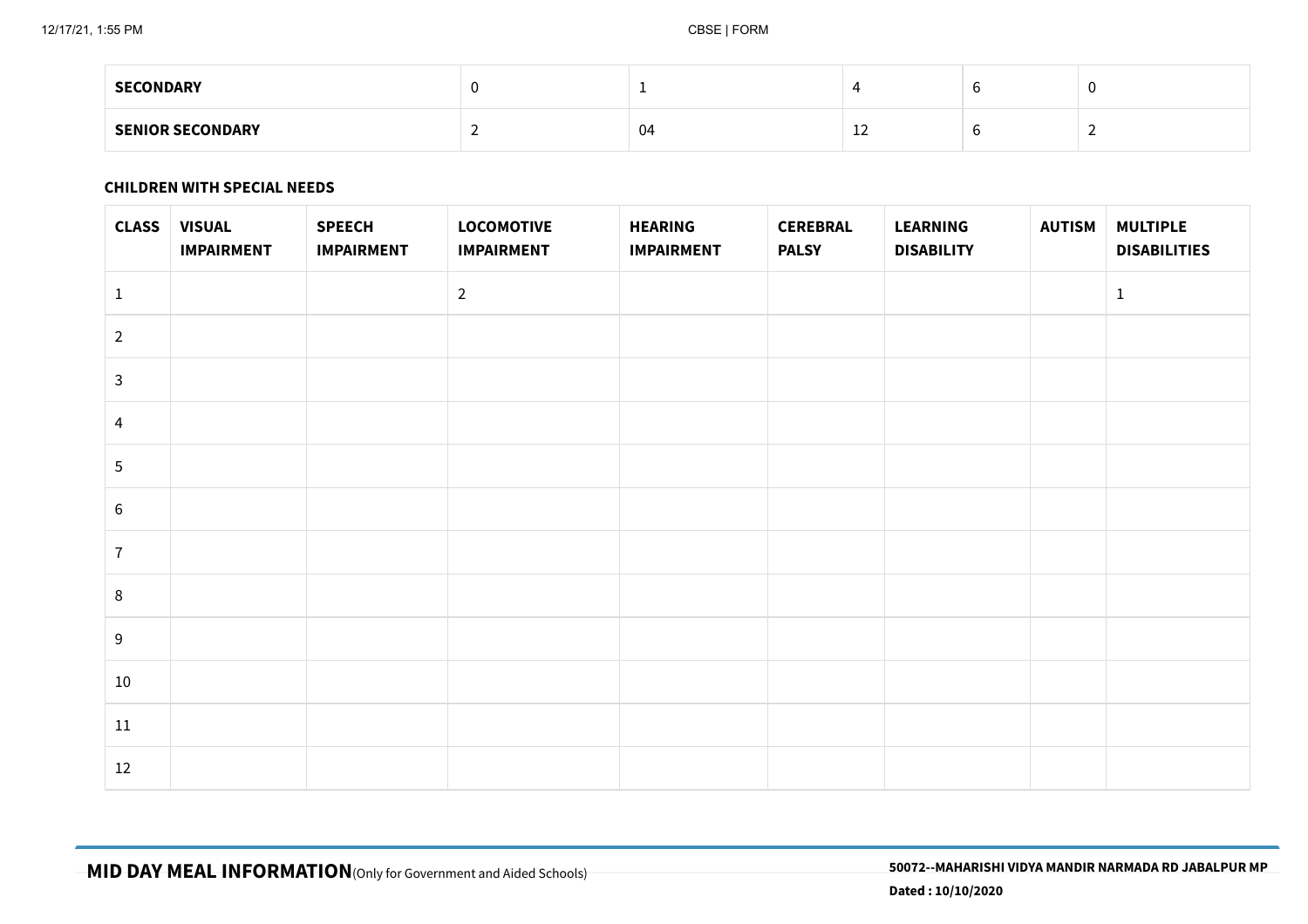| <b>SHED</b> /If me:<br>STA<br>eal prepared in school). | ABI<br>ΔΛΙΔΙΙ<br>NO. | 1DM/If<br>n 1<br>prepared in school) |  |  |
|--------------------------------------------------------|----------------------|--------------------------------------|--|--|
|--------------------------------------------------------|----------------------|--------------------------------------|--|--|

| <b>SPORTS INFORMATION</b>                                                                                                                 | 50072--MAHARISHI VIDYA MANDIR NARMADA RD JABALPUR MP                              |
|-------------------------------------------------------------------------------------------------------------------------------------------|-----------------------------------------------------------------------------------|
| <b>AEROBICS</b><br><b>BASKETBALL</b><br><b>CHESS</b><br><b>FOOTBALL</b><br>JUDO<br><b>KHO KHO</b><br><b>ATHLETICS</b><br><b>HANDBALL</b>  | Dated : 10/10/2020<br><b>SWIMMING</b><br><b>TABLE TENNIS</b><br><b>VOLLEYBALL</b> |
| KABADDI<br><b>GYMNASTICS</b><br><b>SHOOTING</b><br><b>BADMINTON</b><br><b>CRICKET</b><br><b>ARCHERY</b><br><b>BOXING</b><br><b>HOCKEY</b> | <b>YOGA</b><br><b>TAEKWONDO</b><br><b>TENNIS</b>                                  |

#### DOES THE SCHOOL HAVE A MANDATORY SPORTS/GAMES PERIOD FROM CLASS 1 TO 12 EVERY DAY ? YES

FACILITY INFORMATION 50072--MAHARISHI VIDYA MANDIR NARMADA RD JABALPUR MP

#### FACILITY PROVIDED TO PRIMARY STUDENTS

Dated : 10/10/2020

| <b>FACILITY</b>          | <b>GENERAL</b> | <b>SC</b> | <b>ST</b> | <b>OBC</b> | <b>MUSLIM MINORITY</b> |
|--------------------------|----------------|-----------|-----------|------------|------------------------|
| <b>FREE TEXT BOOKS</b>   |                |           |           |            |                        |
| <b>FREE UNIFORMS</b>     |                |           |           |            |                        |
| STATE DEFINED INCENTIVES |                |           |           |            |                        |

#### FACILITY PROVIDED TO UPPER PRIMARY STUDENTS

| <b>FACILITY</b>          | <b>GENERAL</b> | <b>SC</b> | <b>ST</b> | <b>OBC</b> | <b>MUSLIM MINORITY</b> |
|--------------------------|----------------|-----------|-----------|------------|------------------------|
| <b>FREE TEXT BOOKS</b>   |                |           |           |            |                        |
| <b>FREE UNIFORMS</b>     |                |           |           |            |                        |
| STATE DEFINED INCENTIVES |                |           |           |            |                        |